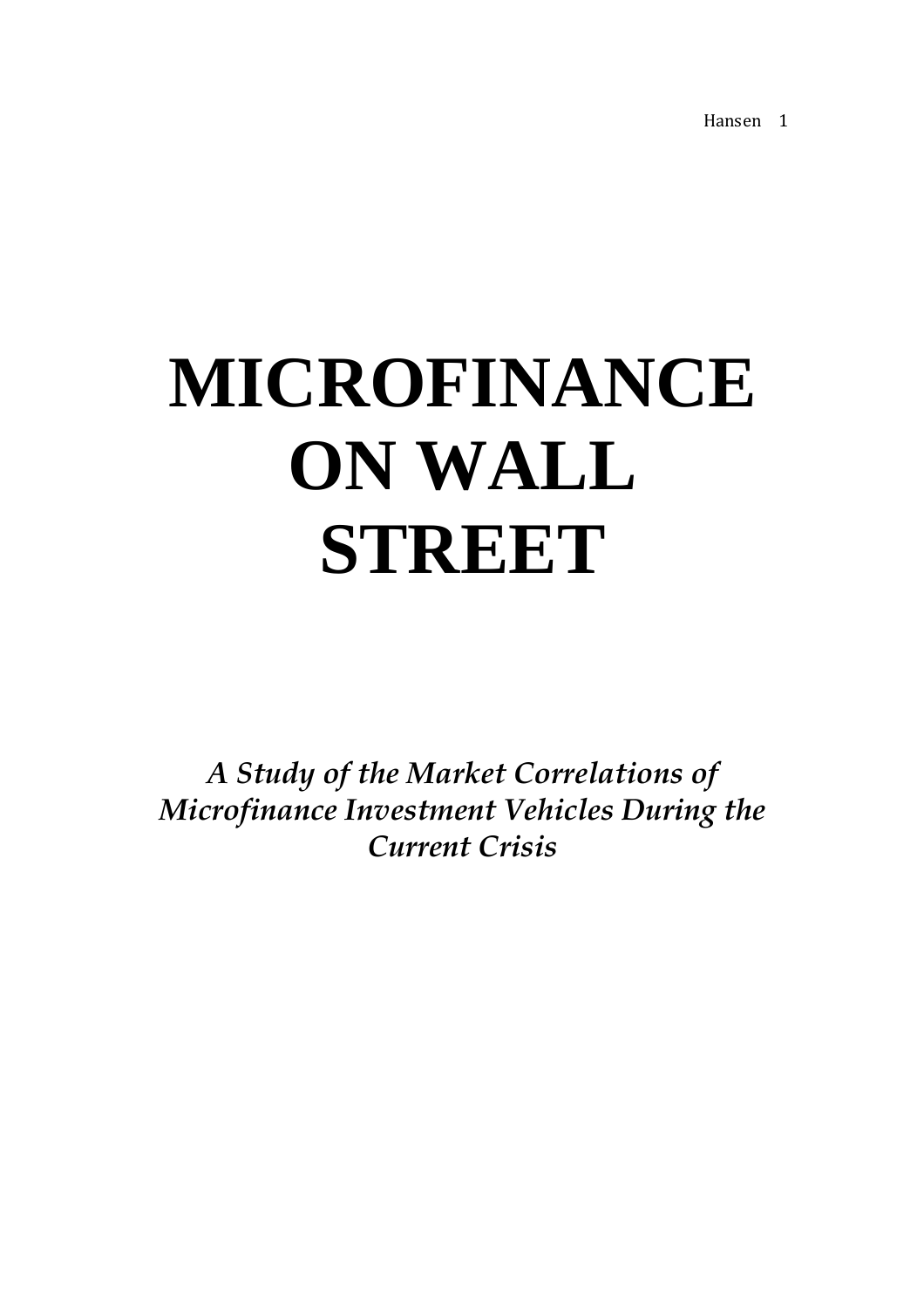## **Erika Hansen Advisor: Professor Shannon Mudd 4/26/12**

#### *Abstract*

Monthly average returns of 4 Microfinance Investment Vehicles (MIVs) during the period of January 2005 to January 2012 are examined to determine whether the recent global financial crisis has resulted in a growing correlation between MIVs and fixed income and equity markets, or whether MIVs continue to be resilient to fluctuations in these markets. The Capital Asset Pricing Model (CAPM) will be used in this event study analysis to determine if market risk post-crisis is significant and positive. I utilize a variety of break dates and exclude a window of turbulence to test for the consistency of the results. These results show that MIVs became more correlated to world fixed income markets during the financial crisis, yet exited the crisis as an even stronger diversification tool than they were before the crisis.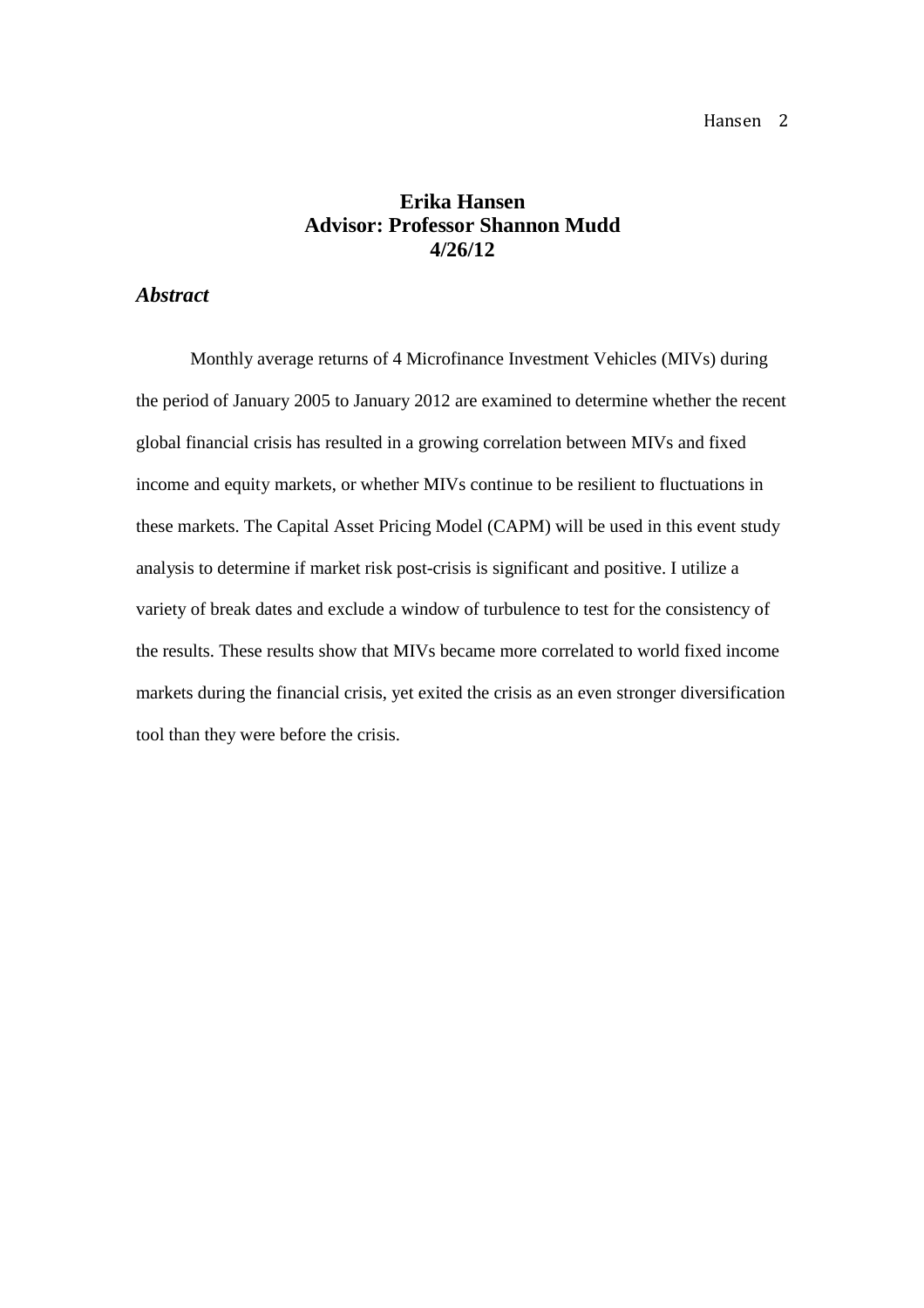### **Table of Contents**

| $\mathbf{I}$ . |                                                                        |
|----------------|------------------------------------------------------------------------|
| П.             |                                                                        |
| III.           | Increased Vulnerability: The Potential Negative Effects of Development |
|                |                                                                        |
| IV.            |                                                                        |
| V.             |                                                                        |
| VI.            |                                                                        |
| VII.           |                                                                        |
| VIII.          |                                                                        |
| IX.            |                                                                        |
| X.             |                                                                        |
| XI.            |                                                                        |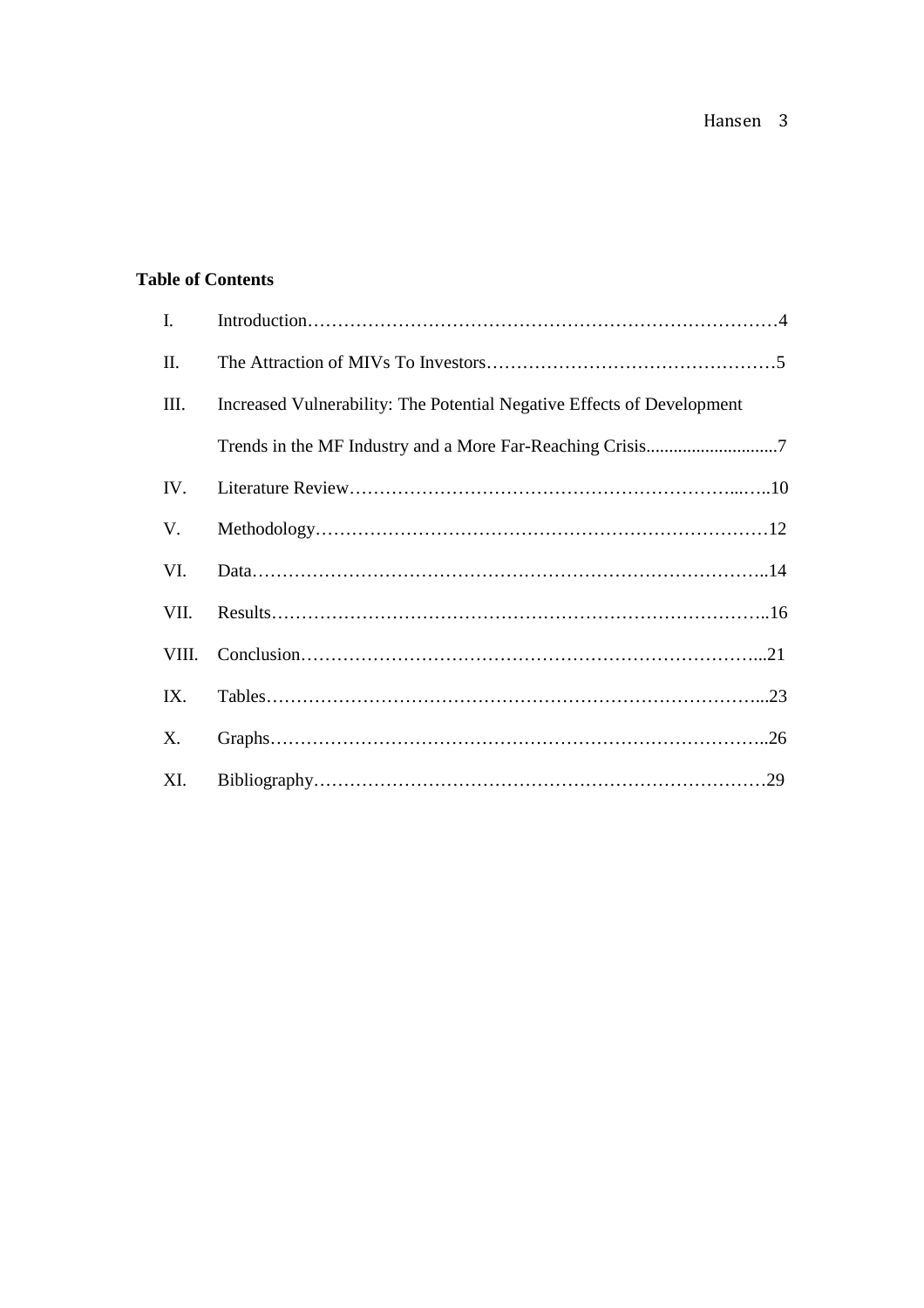#### **I. Introduction**

Leading financial institutions such as Credit Suisse, Deutsche Bank, and Citigroup recently started offering their clients the opportunity to invest in the microfinance industry through Microfinance Investment Vehicles (MIVs). MIVs are simply private investment funds of which at least 50% of their non-cash assets are invested in the microfinance sector.<sup>1</sup> Whereas non-governmental organizations (NGOs) and International Financial Institutions (IFIs) were traditionally the main source of funding for Microfinance Institutions (MFIs), MIVs from developed countries today make up about half of the funds that flow into the microfinance sector. $2$  These investment vehicles are attractive to investors because microfinance institutions have traditionally been fairly resilient to financial turmoil, and thus MIVs offer clients portfolio diversification.<sup>3</sup> Recent work evaluating the effects of the current global crisis however provides mixed results regarding the resiliency of MFIs to global market economic conditions.

A study conducted by Janda and Svarovska (2009) evaluates data up to March 31, 2009 and concludes that there "is no positive correlation between the broader market and MIVs,"<sup>4</sup> suggesting that microfinance assets still are "attractive from the portfolio

<sup>&</sup>lt;sup>1</sup> Symbiotics Research and Advisory

<sup>2</sup> Janda & Svarovska, 1

<sup>&</sup>lt;sup>3</sup> Krauss and Walter

<sup>4</sup> Janda & Svarovska, 26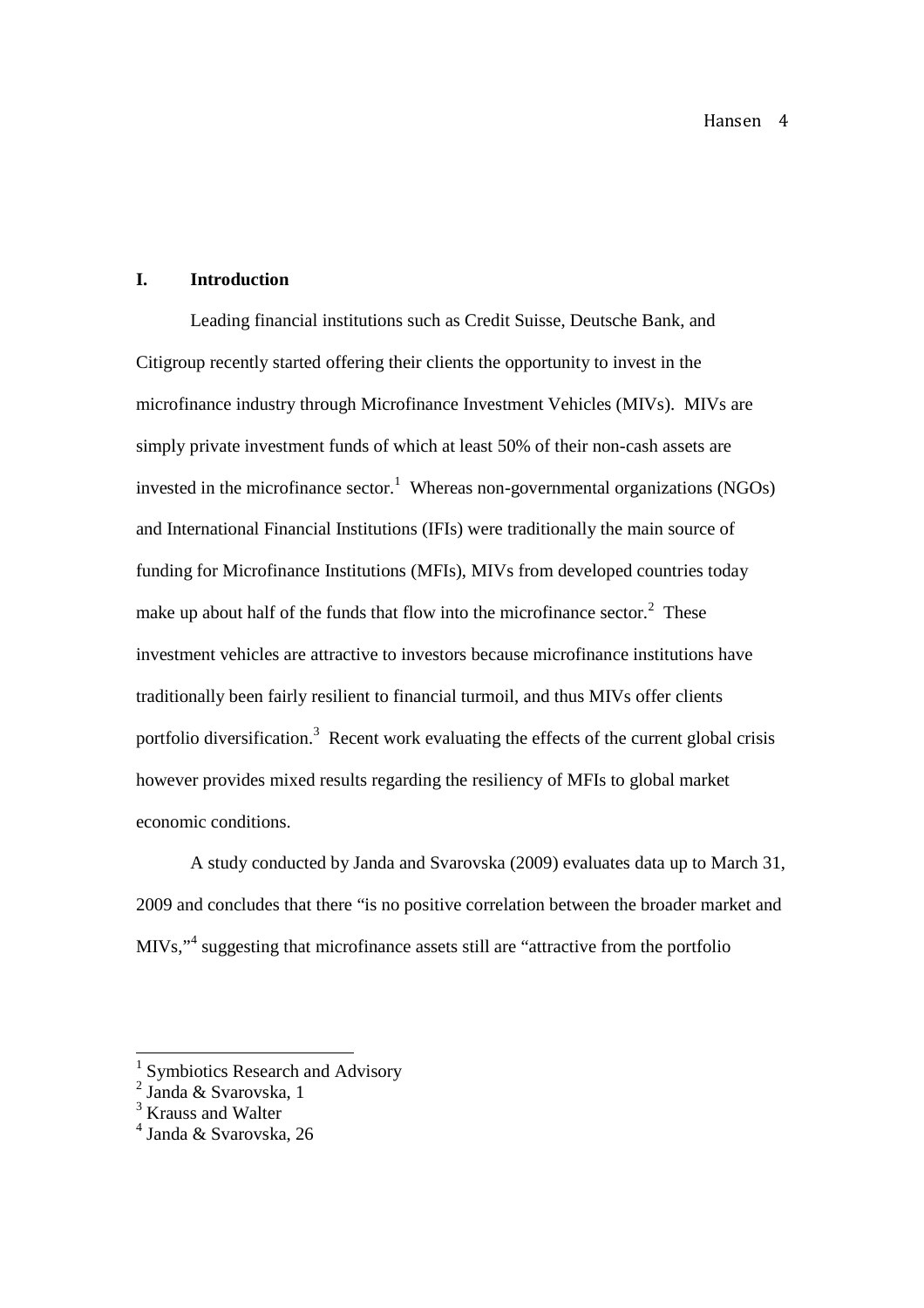diversification point of view."<sup>5</sup> Using data that extends further beyond the crisis and looking at a broader set of measures (asset growth, lending growth, return on equity and the write-off ratio) Di Bella (2011), finds that MFIs are becoming more correlated with global market trends. While these authors reach different conclusions surrounding the resiliency of microfinance in financial turmoil, both note that the global impacts of the crisis may have occurred later than 2008 or 2009—a conclusion also reached by other authors in related works<sup>6</sup>. The possibility that the full effects of the financial crisis have taken time to be revealed provides the motivation for this study.

Extending the data into 2010 and 2011, I incorporate potential longer term lagged effects and investigate whether since the most recent global financial crisis MIVs have become more correlated with market fluctuations. These results are important. If MIVs do not offer portfolio diversification and are not resilient to periods of financial turmoil, these funds will have considerably less value to Wall Street investors.

Results from this study show that MIVs became more correlated to world fixed income markets during the financial crisis. The MIVs exited the crisis however, as an even stronger diversification tool than they were before the crisis. In the following sections, I describe why MIVs are attractive to investors, why this crisis could be different than earlier crises, and how commercialization may affect MFI behavior. I then provide a short literature review, describe the methodology and data used to assess MIV fluctuations, and finally, present results and conclusions.

#### **II. The Attraction of MIVs To Investors**

<sup>5</sup> Janda & Svarovska, 26

<sup>&</sup>lt;sup>6</sup> Ashta & Constantinou: Financial Crisis: Lessons from Microfinance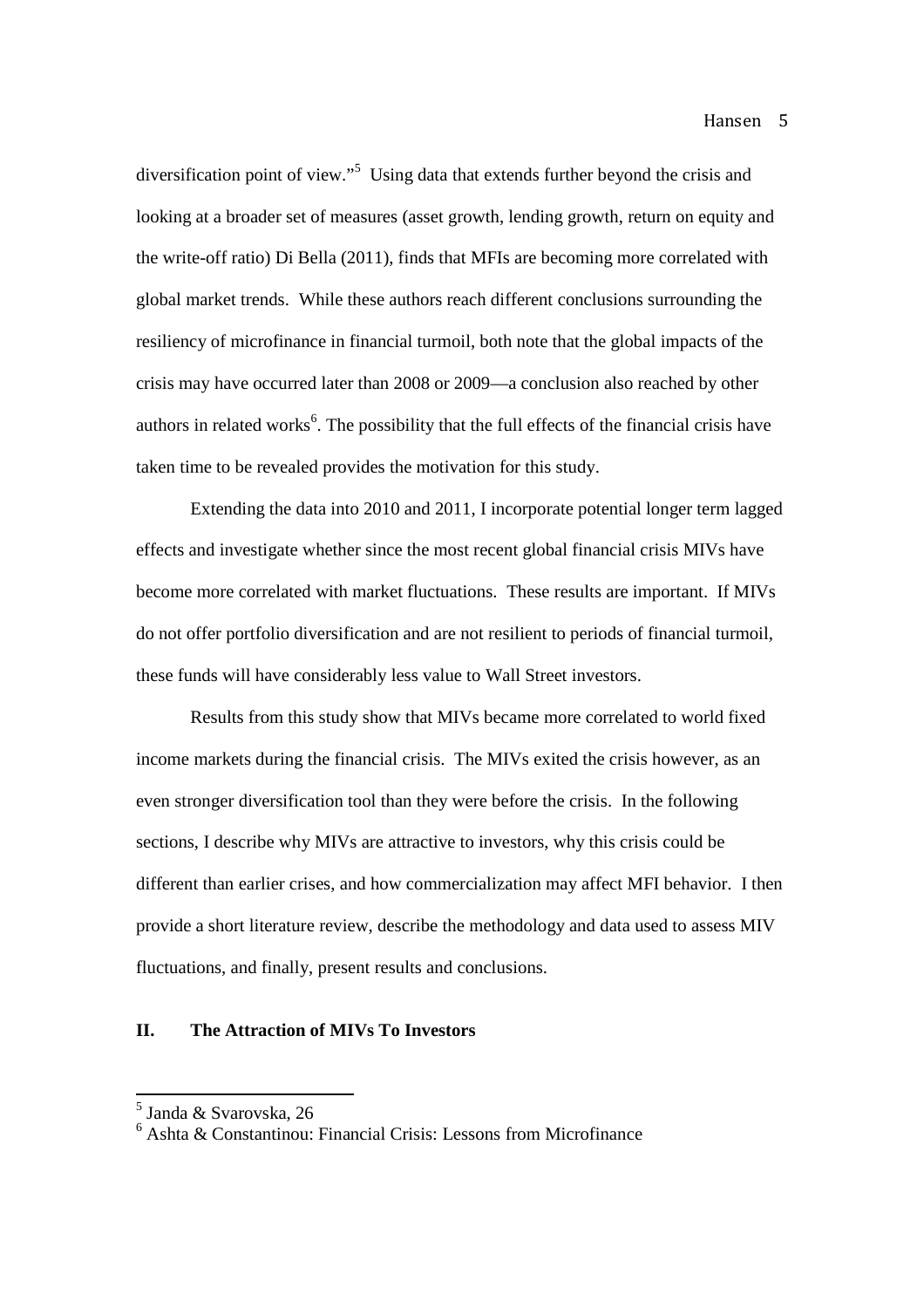MIVs are attractive to investors both because they offer portfolio diversification (since microfinance is widely believed to be a more stable source of finance than the traditional sector<sup>7</sup>) and also because some investors have "a particular interest in the socially responsible aspect of this investment opportunity.<sup>8</sup> Microfinance has typically been viewed as a good source of diversification because it falls outside the mainstream economy. Poor borrowers who live in "remote, rural, mostly agricultural areas…often are insulated from large-scale financial trends."<sup>9</sup> Their large populations are also better able to spread risk, and close-knit relationships between borrowers in the same community are common.<sup>10</sup> These close-knit relationships among borrowers mean that lending occurs even outside of the institution and this access to alternative sources supports high repayment rates. Also, the close relationship MFIs establish and maintain with borrowers enables the institution to monitor the ability to pay of their clients. Repayment schedules are usually weekly or bi-weekly, for example, and MFI's can act quickly to head off repayment difficulties. It is also common that donors will try to maintain levels of financing in times of crisis "to make up for the possible retreat of private sector money."<sup>11</sup>

Microfinance borrowers, having adapted to live with scarcity, are accustomed to managing adversity, and have even been described as "flexible entrepreneurs."<sup>12</sup> Because of MFIs' continued growth and in some cases, returns on assets that outperformed those of mainstream banks during previous crises—such as the Asian financial crisis of '97 or

<sup>9</sup> Sen

<sup>7</sup> Wagner & Winkler, 1

<sup>8</sup> Janda &Svarovska, 27

 $10$  Littlefield & Kneiding

<sup>&</sup>lt;sup>11</sup> Ashta &Constantinou, 193

 $12$  Sen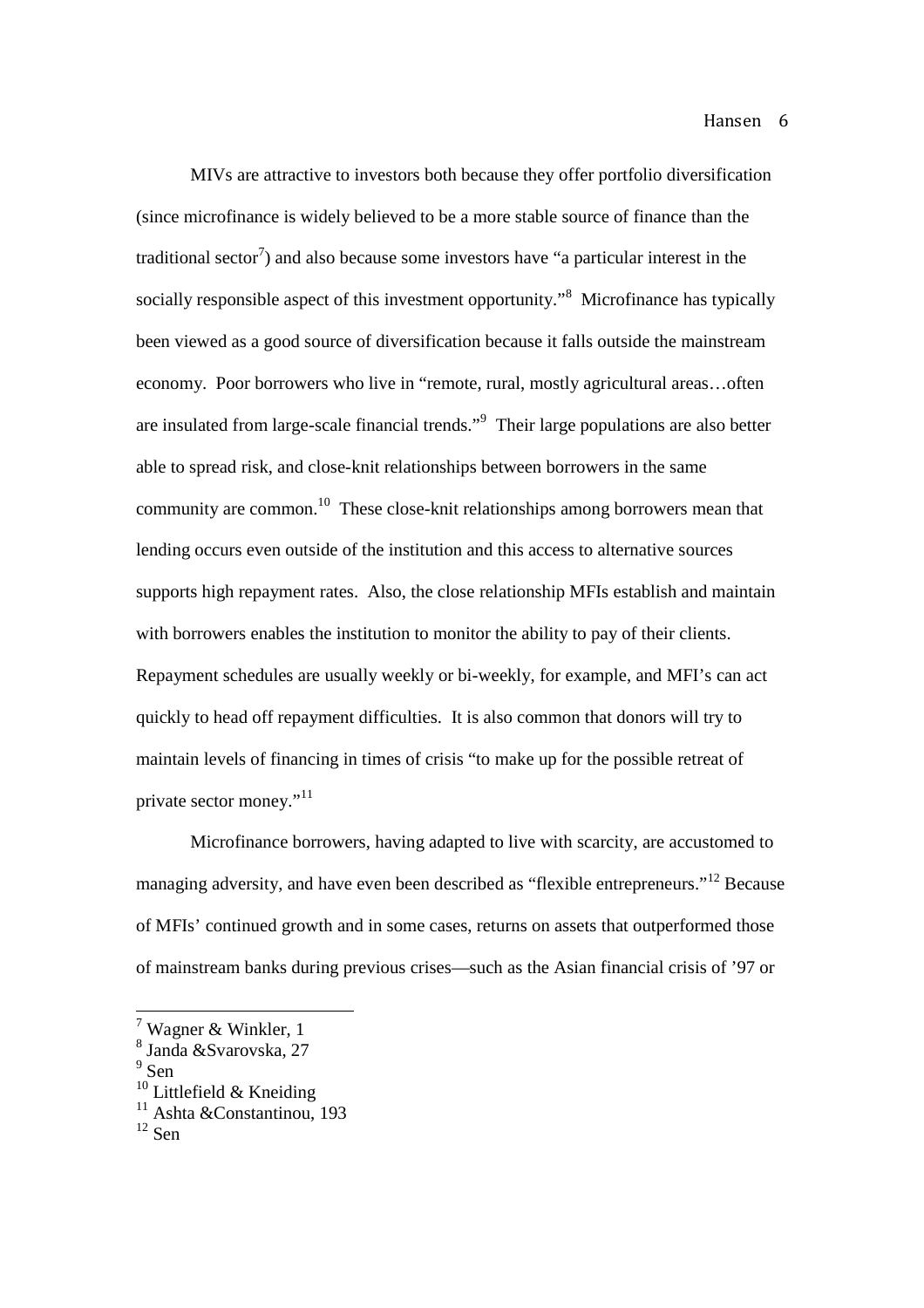the Latin American banking crisis of the  $90's^{13}$ —Muhammad Yunus (founder of the Grameen Bank) claims that "microfinance organizations can be an island of stability during financial crises" in the Winter 2008 Human Rights Magazine. This resilience was maintained even in the early stages of the current crisis. Worldwide MFIs tracked by the *Symbiotic 50 Benchmark* exhibited "no major changes in terms of profitability or risk during 2009".<sup>14</sup> MIVs are also generally regarded as low-risk investment vehicles because MFIs have such low default rates—which "tend to fall between 1% and 3%".<sup>15</sup> Krauss and Walter (2011) further argue that during times of economics stress consumers will "move 'down-market', and look to purchase cheaper, domestically produced goods," providing additional protection from market fluctuations.<sup>16</sup>

#### **III. Increased Vulnerability: The Potential Negative Effects of Development Trends in the Microfinance Industry and a More Far-Reaching Crisis**

This crisis differs from previous crises because global markets are more integrated and because food and energy costs are rising alongside the financial crisis. In addition, changes within the microfinance sector are causing MIVs to become more correlated with global market trends (and thus, less resilient during crisis periods).

According to Consultative Group to Assist the Poor (CGAP, 2009) the effects of today's crisis are likely to be more complex, deeper, and more difficult to predict than in the past.<sup>17</sup> Globalization and the many links between international markets means that financial trouble abroad will have domestic impacts. For example, microfinance banks in

 $13$  Sen

<sup>&</sup>lt;sup>14</sup> Symbiotics 2009 (Littlefield  $&$  Kneiding)

<sup>&</sup>lt;sup>15</sup> Easton 2005 (Krauss and Walter)

<sup>&</sup>lt;sup>16</sup> Krauss & Walter, 102

 $17$  Littlefield & Kneiding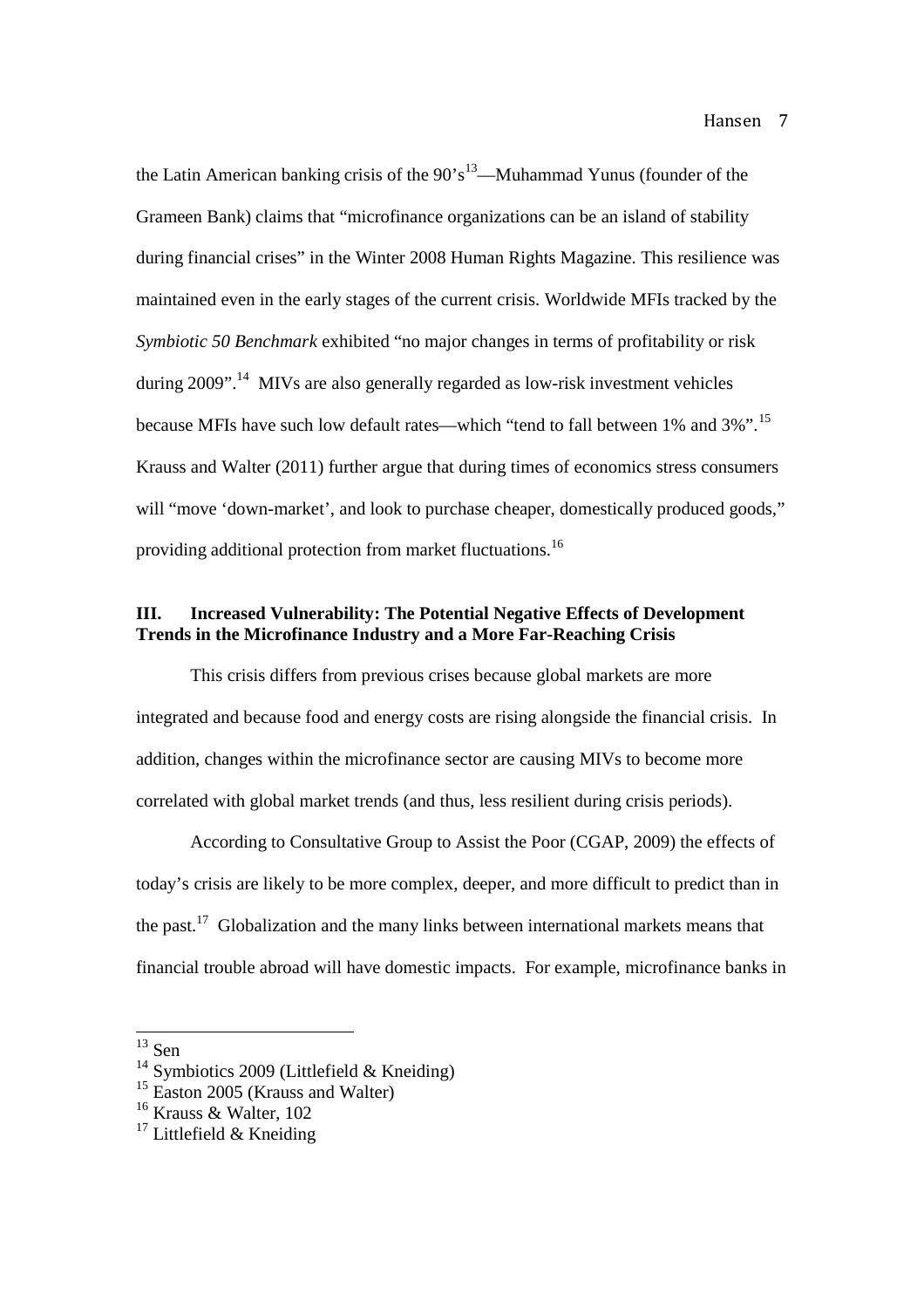Eastern Europe and Central Asia "saw a steady withdrawal of deposits for several weeks following the collapse of Lehman."<sup>18</sup> As MFIs become more linked to domestic and international financial markets we can expect a decrease in remittances, that international investors may become more risk averse, and loss of confidence in local MFIs.

Job losses in the U.S. and in Europe mean there are fewer remittances coming from relatives abroad. This decreased source of funds combined with the rising fuel and energy costs suggest that the usual high repayment rates could be at risk. International investors are also becoming more risk averse, and are cutting back on funding to MFIs. MFIs (especially non deposit-taking MFIs) could run into liquidity problems, and the resulting limits or restriction of loans to borrowers could threaten the growth and profitability of their businesses. With less available money to lend, MFIs may increase interest costs, which could lead to problems of adverse selection and more risky borrowers.<sup>19</sup> Cutting back on lending could also reduce the incentive for borrowers to repay since they have lower expectations of receiving further loans.<sup>20</sup> Clients will either need to withdraw more savings, cut back on nonfood expenses, or will have more difficulty with loan repayments.<sup>21</sup>

Littlefield and Kneiding argue "the microfinance field is, at its core, robust," $^{22}$ however they also note that microfinance institutions are drifting from their original mission, are becoming more competitive, and in some cases, are becoming too inclusive.

<sup>&</sup>lt;sup>18</sup> Littlefield and Kneiding, 3

<sup>&</sup>lt;sup>19</sup> Armendariz and Morduch, 8

<sup>&</sup>lt;sup>20</sup> Littlefield and Kneiding, 4

 $21 \overline{S}$ en

 $22$  Littlefield and Kneiding, 7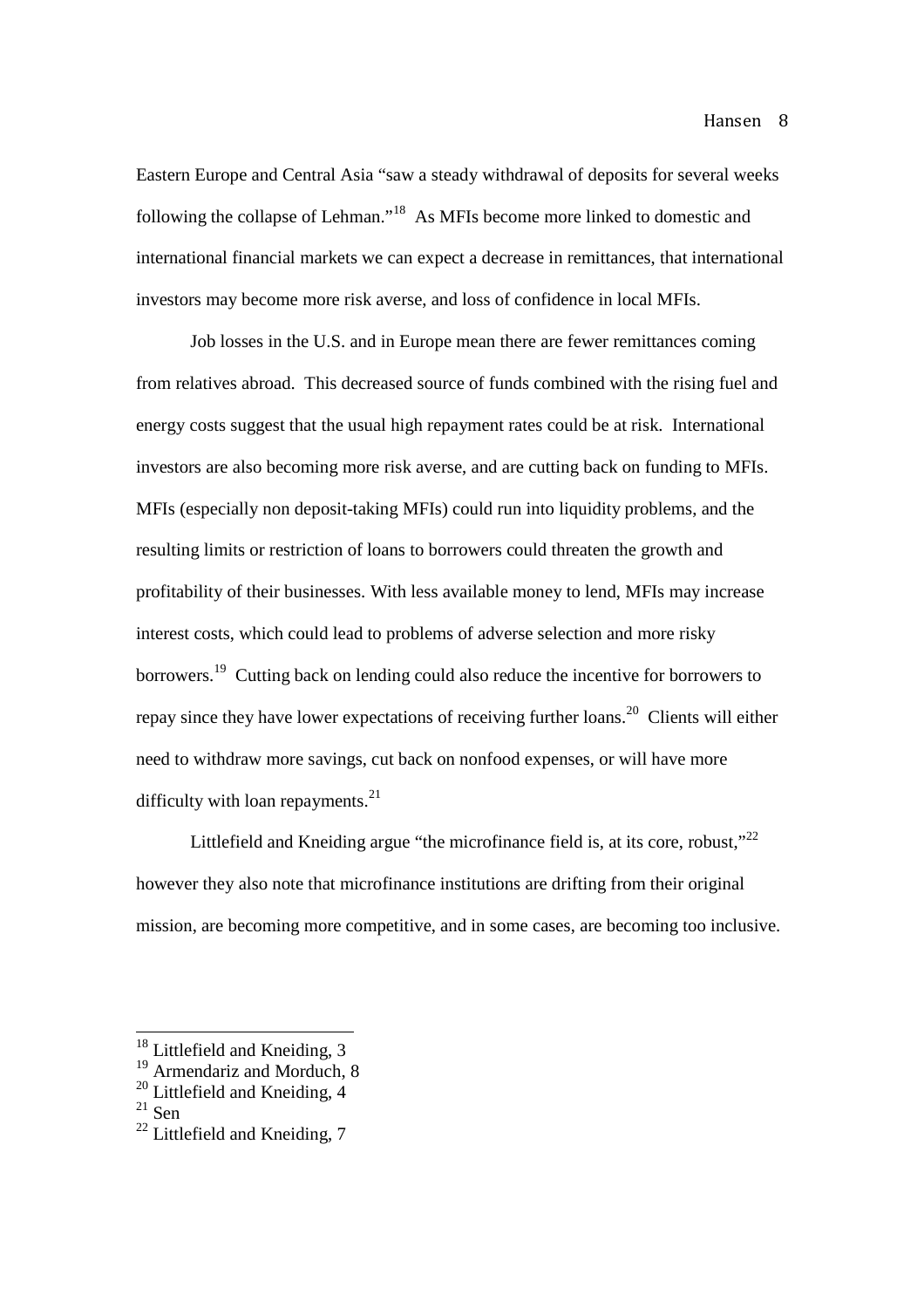These three issues, explored in more detail below, may reduce the reasons investors find investment in MFI's attractive.

The first concern regarding mission drift is partly attributed to the recent shift from microenterprise loans into consumer lending, or retail credit.<sup>23</sup> Personal loans do not contribute to any income-generating activities, and "instead opens new avenues for spending." There is concern that this will result in increased over-indebtedness and lower repayment rates and profits.<sup>24</sup>

The recent and rapid growth of microfinance institutions has resulted in increased competition in many areas. Competition may be problematic to the stability of MFIs for several reasons. The first reason is that with increased numbers of loans in their portfolio, officers are less able to focus on personal interaction with their clients, diminishing "the potential for inter-personal trust building." This may affect the loan officer's ability to judge credit worthiness and monitor borrowers.<sup>25</sup> Shifts to monthly repayment schedules (again, due to the increase in loan portfolios) are also adversely affecting borrowers' repayment ability.<sup>26</sup> Borrowers are also more tempted to take out higher value loans at greater risk of non-payment because the possibility of future credit is not dependent on access to just one MFI. In addition, over-indebtedness is possible with borrowers using loans from one bank to cover repayments on a different loan (somewhat like a pyramid-scheme).

<sup>23</sup> Constantinou & Ashta, 198

 $24$  Microfinance Rides Out Turbulence (Forbes)

<sup>&</sup>lt;sup>25</sup> Constantinou & Ashta, 198

 $26$  ibid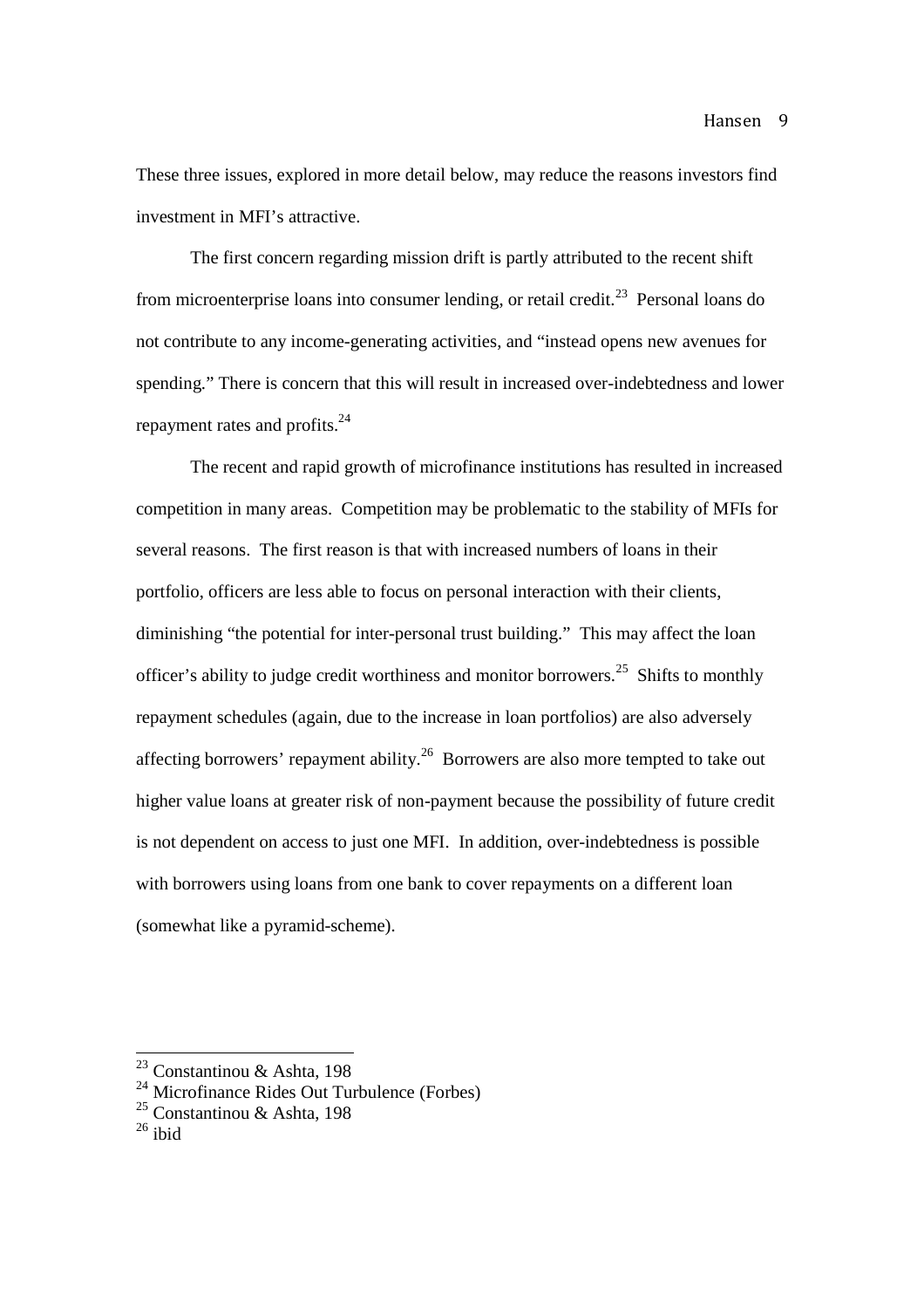The final concern regarding the increasing vulnerability of MFIs is perhaps due to past success of poverty alleviation through MFI loans. This has led MFIs to become more inclusive and to thus, lower its lending standards and regulations.

In summary, the changing internal structure of MFIs and the indications that this crisis is supposedly different from past crises provides reason to address concern about the continued resiliency of MIVs to market trends.

#### **IV. Literature Review**

Krauss and Walter (2009) seek to establish the relationship between the microfinance industry and world economic trends by examining correlations among MFI profitability indicators, changes in the value of assets, indicators of loan portfolio quality with global market trends. Using annual MFI data from the Microfinance Bulletin spanning the period from 1998 to 2006 (before the current crisis), Krauss and Walter conclude that MFIs "display no statistically significant relationship with global market movements" and that MFIs have "useful diversification value."<sup>27</sup> However, because data were obtained only on an annual basis from the MicroBanking Bulletin, the authors caution against too strong of an interpretation given the limited number of observations.

Gabriel Di Bella (2011) follows the methodology of Krauss and Walter (2009) and also uses MFI data obtained from the MicroBulletin Database, but extends the dataset to 2009, thus (theoretically) including the global financial crisis. He finds that the link

 $27$  Krauss and Walter, (2009), 105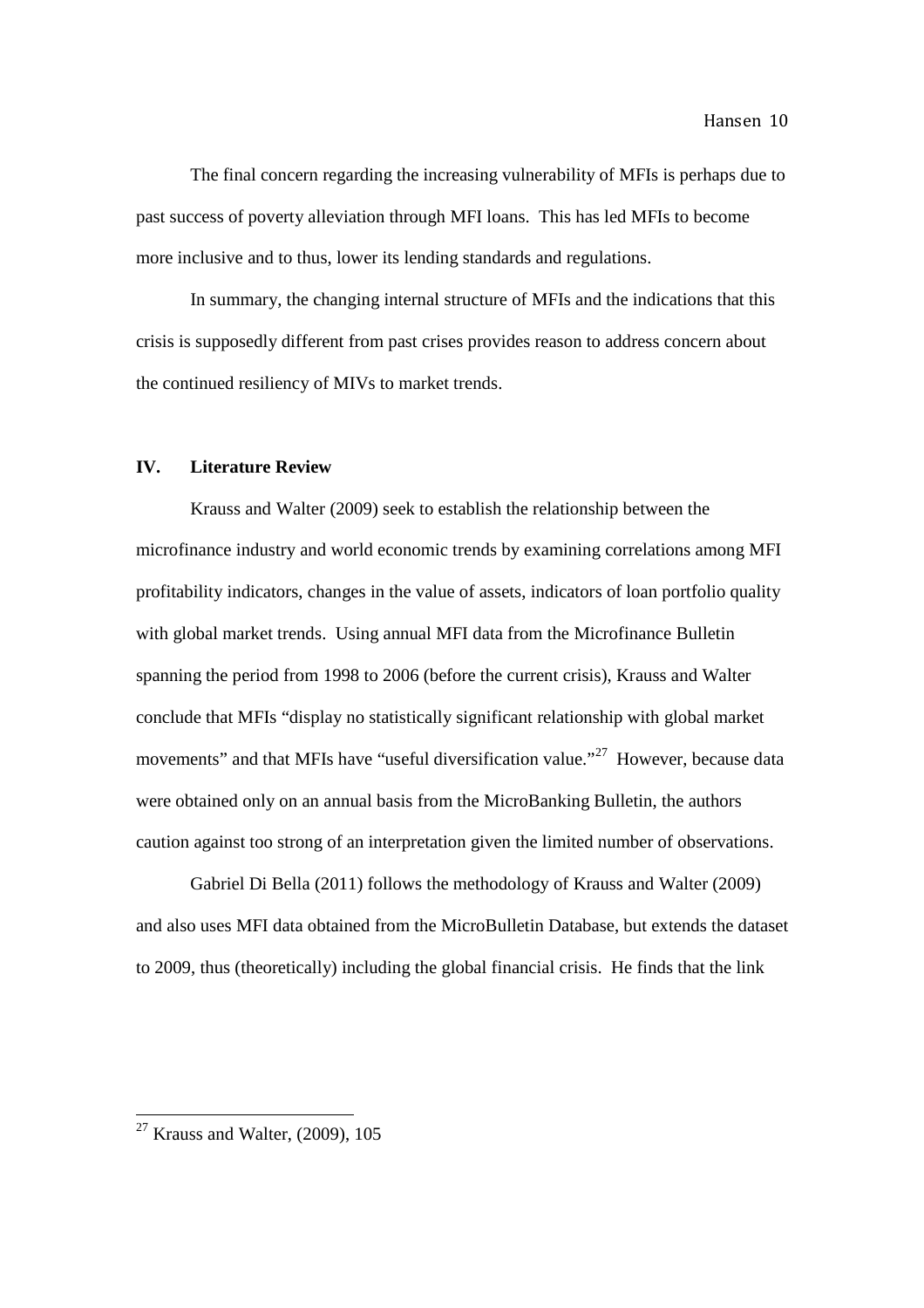between the microfinance industry and international capital markets is growing stronger.<sup>28</sup>

In a study similar to that of this paper, Janda and Svarovska evaluate the microfinance industry from an investor's point of view with a focus on MIVs rather than MFIs, as previously evaluated by Krauss and Walter and Di Bella. Evaluating MIVs instead of MFIs allows for a more thorough analysis since data for MIVs are reported monthly or bi-monthly compared to only annual data for MFI's (through their financial reports). Janda and Svarovska focus on funds that

a) appeal to investors not familiar with the microfinance field,

b) hold more than half of their assets in the microfinance sector, and

c) have at least 3 years of data.

The data extend into more recent periods, spanning the period from January 2006 until March 2009. Using a break date of October 2007, Janda and Svarvovska compare MIV correlations with market indexes before the crisis with correlations after the crisis using the Chow Test to determine whether returns are significantly different across the two periods. The authors also use three performance measures—Jensen's alpha, the Sharpe ratio, and the Treynor ratio—to provide additional support for their conclusion that MIVs continue to be a good diversification tool for investors.

The analysis in this paper extends the previous analysis by examining the time period following March 2009 (until January 2012), thereby capturing any prolonged effects of the global financial crisis in emerging markets. Janda and Svarovska note a weakness in their analysis is that the financial crisis could have repercussions on the least

<sup>28</sup> Di Bella (2011), 31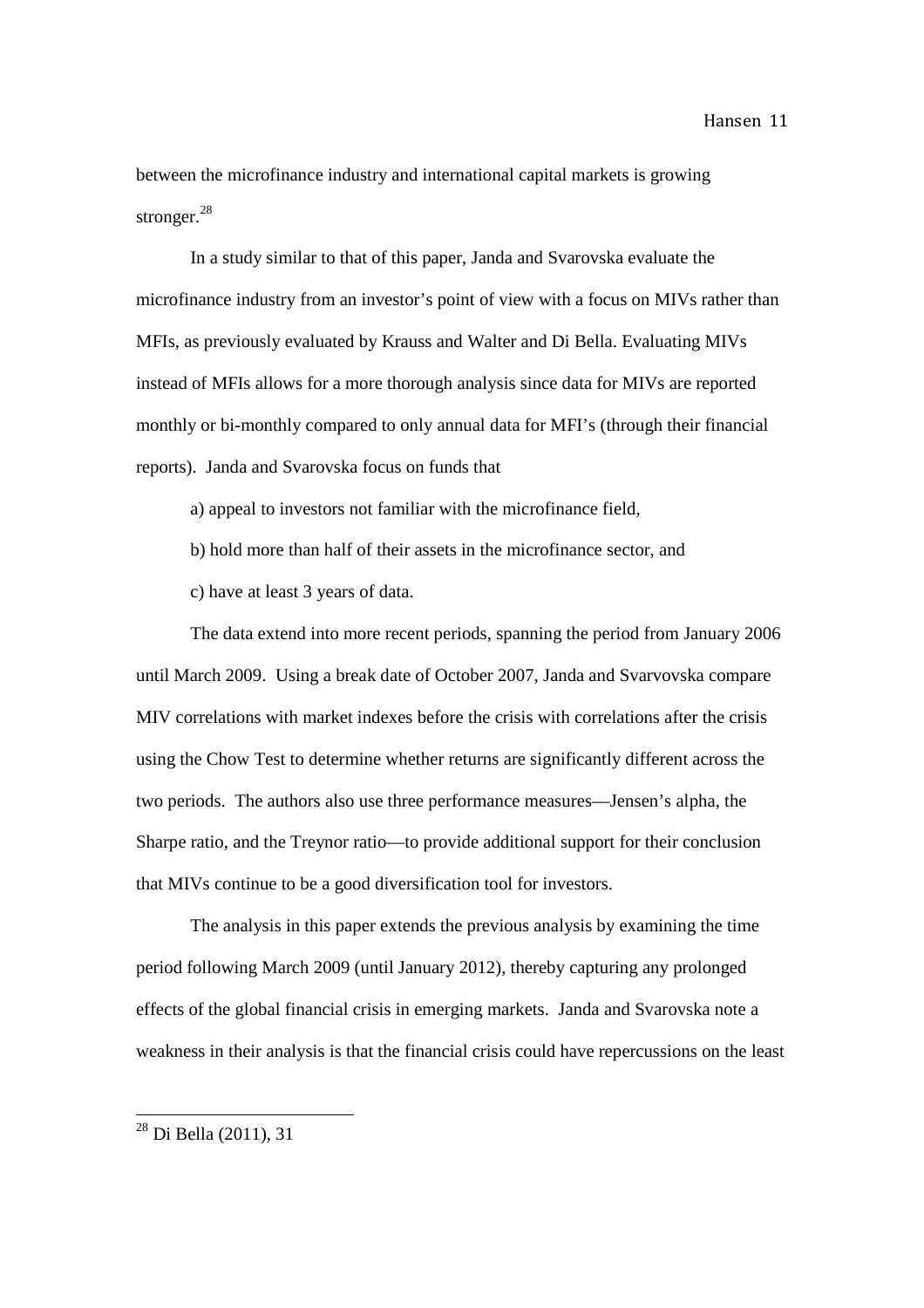developed economies into 2009 and 2010, beyond the data they used.<sup>29</sup> Similar to their study, this study will be from an investor's point of view and will focus on MIVs as opposed to equity from MFIs.

#### **V. Methodology**

We seek to test whether MIVs' relationship to global market performance has changed since the recent global financial crisis. This correlation is key for investors We seek to test whether MIVs' relationship to global market performance has<br>changed since the recent global financial crisis. This correlation is key for investors<br>considering adding an MIV to their portfolio. According to Model (CAPM) the only relevant risk of a security for inclusion in a portfolio is its correlation with the overall market. All idiosyncratic risk can be diversified away.<sup>30</sup> The Capital Asset Pricing Model (CAPM) describes the relationship between risk and expected return and is frequently used to estimate "normal returns."<sup>31</sup> Drawing on Markowitz's theory that "investors would optimally hold a mean-variance efficient Markowitz's theory that "investors would optimally hold a mean-variance efficient<br>portfolio, that is, a portfolio with the highest expected return for a given level of variance" CAPM describes the relationship between risk and expected return and is used to estimate expected returns.

The formulation of CAPM below indicates the expected return of a given asset *i* The formulation of CAPM below indicates the expected return of a given asset<br>equals the risk-free rate  $(R_f)$  plus the asset's market risk factor  $(\beta)$  multiplied by the difference between the return of the benchmark market return  $(R_m)$  and the risk-free rate  $(R_f)$ .

# $E(R_i) = R_f + \beta_i (E(R_m) - R_f)$

 $29$  Janda and Svarovska (2009), 12

 $30$  Chapter 5: The Econometrics of Financial Markets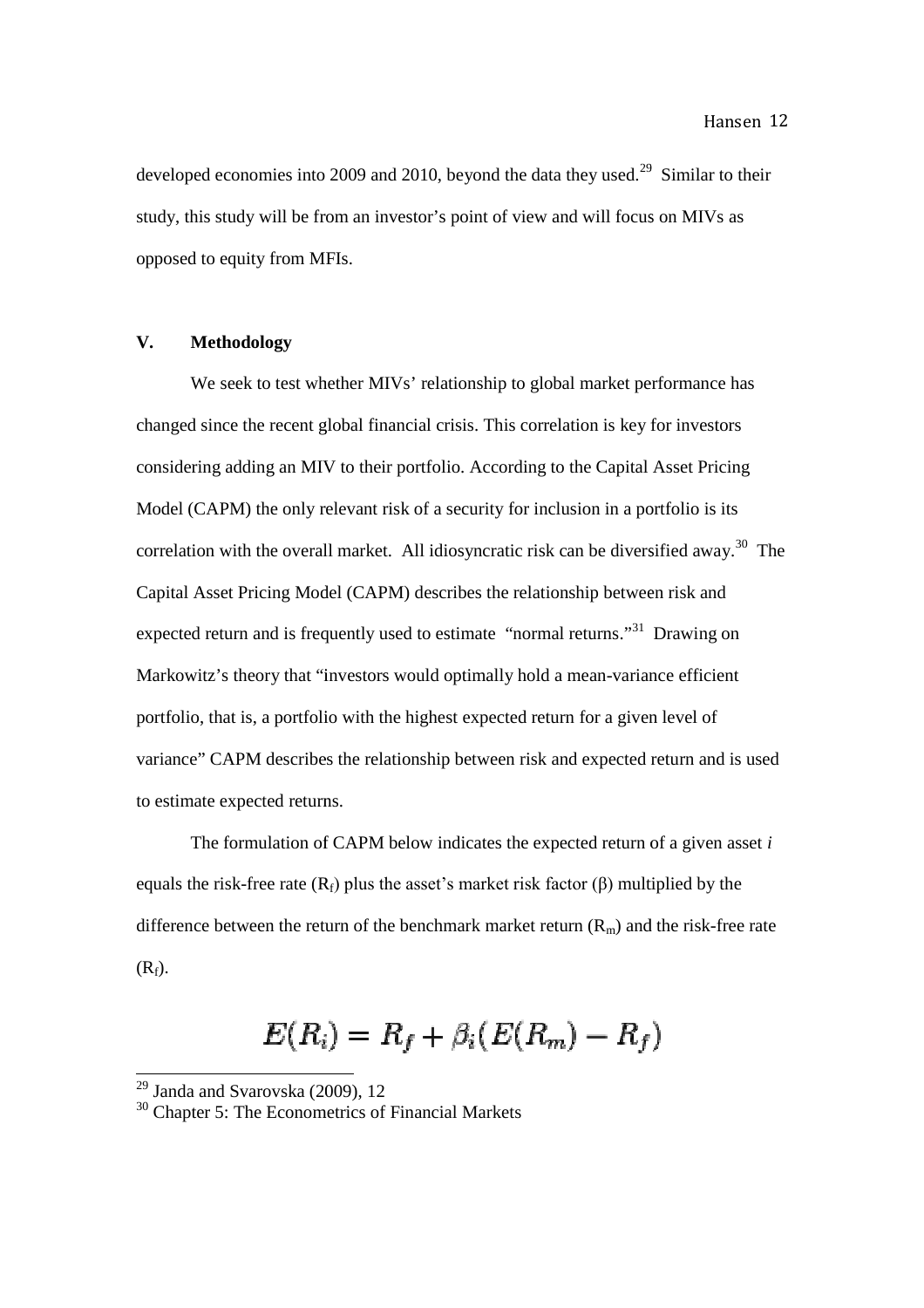$$
\beta_i = \frac{\text{Cov}(R_i,R_m)}{\text{Var}(R_m)}
$$

The market risk factor,  $\beta$ , is the main variable of interest, since it indicates whether the movement of the MIVs returns amplifies or mitigates the movement of the returns of the market. A β of 1 for example, would mean that a 1 percent jump in the market return would result in an equivalent 1 percent jump in the return of the MIV. In other words,  $\beta$  is the percentage jump the MIV will make in comparison to movements in the benchmark. A  $\beta$  of zero implies the asset is uncorrelated with benchmark market fluctuations and neither moves with or against the market. Finally, a negative β implies that the returns on the asset move in the opposite direction of that of the market.

To test for changes in the market risk factor,  $\beta$ , the following regression model is estimated in 16 specifications (4 funds x 4 benchmark indices):

$$
Y = \alpha_0 + \alpha_1 * post + \beta_0 x + \beta_1 x * post
$$

where y is the MIV monthly average return minus the  $T$ -bill monthly average return, x is the benchmark monthly average return minus the T T-bill monthly average return average return compared to the risk -free rate, and β is the correlation of the MIV index to the benchmark index and post is dummy variable that takes a value of 1 in all periods after the designated break. ection of that of the market.<br>
β, the following regression model is<br>
rk indices):<br>  $+\beta_1 x * post$ <br>
ne T-bill monthly average return, x is<br>
bill monthly average return, α is the

With this specification, findings of a  $\beta_1$  significantly different than zero would indicate a change in the relationship of the MIV to the market in the period after the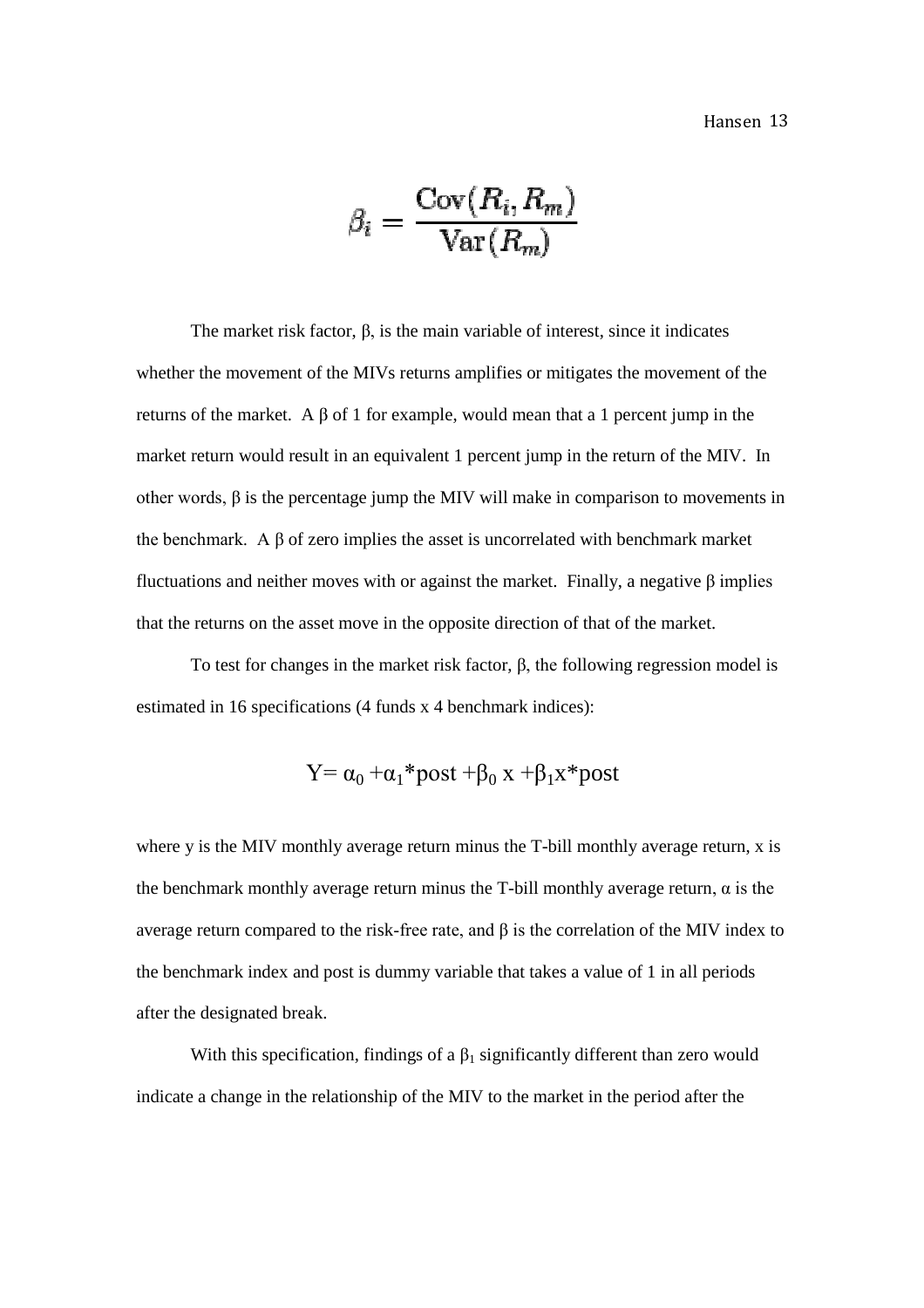financial crisis. If  $\beta_1$  is significant and negative, then the MIVs are becoming less correlated to the market post crisis. If  $\beta_1$  is significant and positive, the overall effect on the β of the investor's portfolio will be larger post crisis. In addition, an  $\alpha_1$  significantly different than zero would indicate that monthly average returns have changed post crisis. A positive  $\alpha_1$  would indicate an increase in average monthly returns. Conversely, a significant and negative  $\alpha_1$  would indicate a decrease in average monthly returns.

I utilize a variety of break dates to test for the consistency of the results. The break dates selected are all key markers or events that could signify a crisis. These dates include: December 2007, the date the National Bureau of Economic Research defined as the beginning of the U.S. recession, September 2008, the month of the collapse of Lehman Brothers, March 2009, the bottom of the U.S. stock market, and finally June 2009 the month GM declared bankruptcy. An additional specification excludes a window of turbulence from August 2008 to August 2009. All specifications use robust regressions.

Finally, I use OLS regression analysis to isolate  $\beta$  in four consecutive 20-month periods. This final step will ensure that the chosen break dates are not misinforming possible changing trends over time.

#### **VI. Data**

This study tracks the returns for 4 microfinance funds from Jan. 2005 to Jan. 2012, a period of 85 months. The returns are calculated from the monthly net asset values (NAV) and are regressed against the returns of four benchmark market indices, two of which are equity indices, and two of which are fixed income indices. Net asset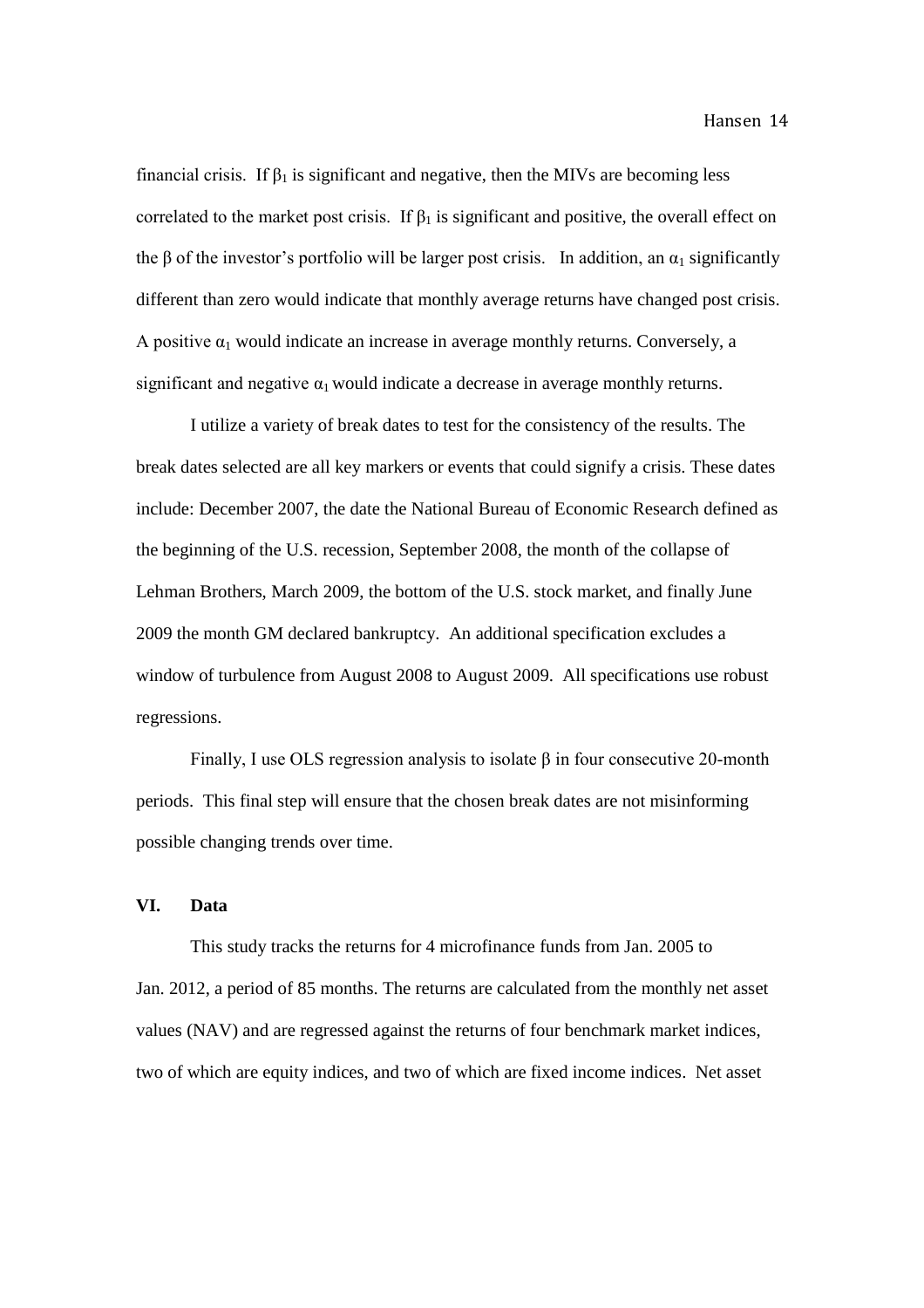value is simply the value of (total assets – liabilities) divided by the total number of shares. The return formulas for the MIVs and the market indices are:

$$
r = (NAV_t - NAV_{t-1})/NAV_{t-1})
$$
 and

 $r = (index_{t-1})/index_{t-1}$ ,

respectively, where *t* refers to time (or months). All data dating back to 2005 are available through Bloomberg Financial Services and are collected on a monthly basis. In benchmarking returns relative to the global equity market, the Morgan Stanley Capital International World Index (MSCI) is used. Data for this index were downloaded from the MSCI website. The global fixed income benchmark index used is the Market iBoxx USD Overall Index (downloaded from Bloomberg). An alternative set of benchmark indices are focused only on emerging market asset classes. The indices used are the MSCI Emerging Markets Diversified Financials Index (downloaded from the MSCI website) and the emerging markets fixed income index will be represented by the J.P. Morgan Emerging Market Bond Index Plus (downloaded from Bloomberg). The emerging markets fixed income and equity indices are necessary in order to evaluate differences between MIV returns and returns from markets in which many of the MIV funds are invested in (i.e., MIVs are largely invested in MFIs in emerging markets, yet we are interested in the resiliency of the MIVs specifically, and not that of emerging markets). It is also important to distinguish between equity and fixed income. While it is standard practice to benchmark against equity markets, MIVs are mostly composed of debt, and therefore fixed income indices may be more appropriate. These are the same four benchmark indices selected by Krauss and Walter (2009), Janda and Svarvoska (2009) and Di Bella (2011).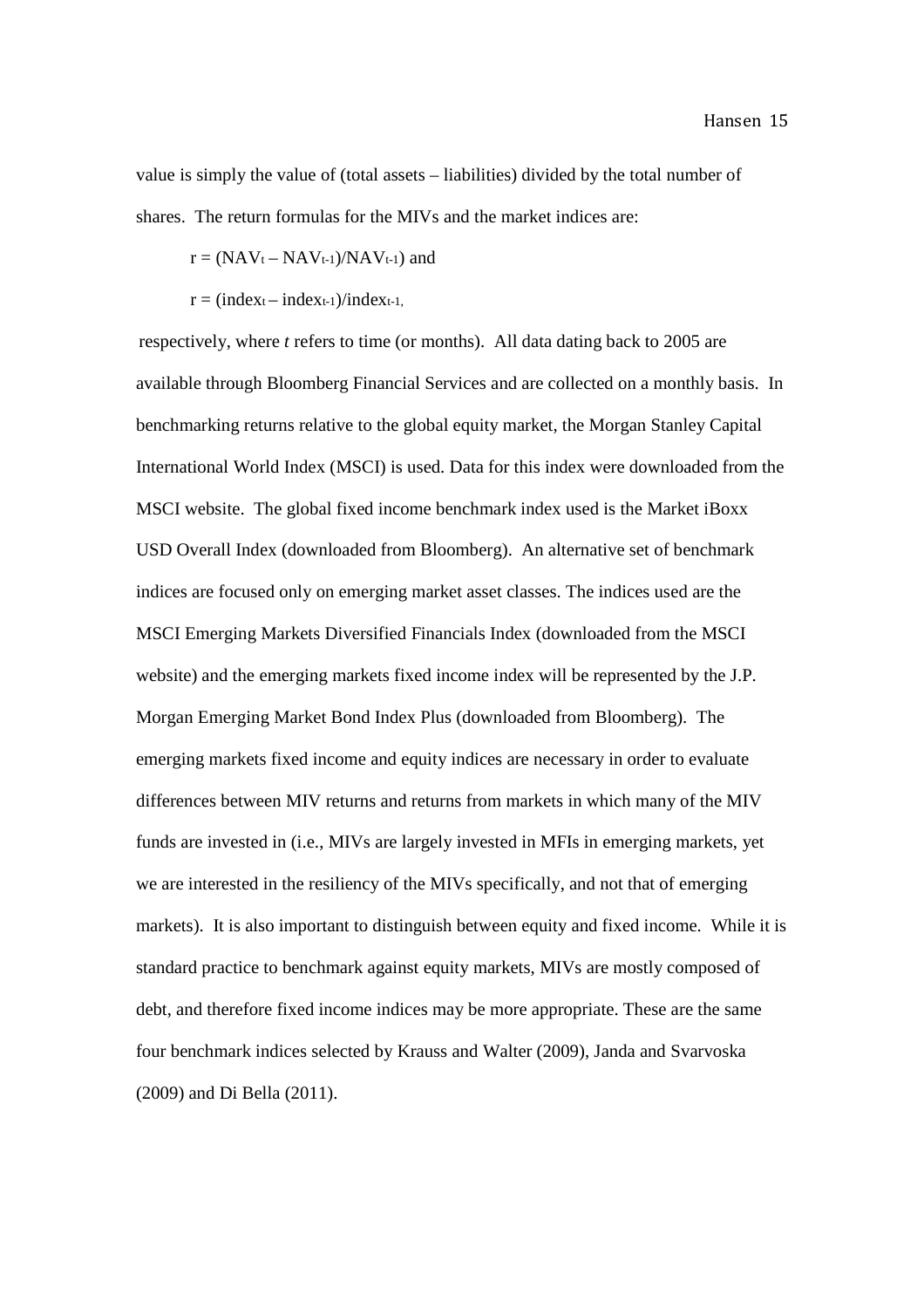To calculate risk premiums, the proxy for the risk-free rate chosen was the 4-week U.S. Treasury bill rate, which was obtained through the U.S. Department of the Treasury on-line Interest Rate Statistics page. The 4 MIV funds were selected from among a larger number of MIV funds listed in the Microfinance Investment Vehicles Universe Database because data for these funds are publicly available and are updated on a monthly basis. Some of these funds are updated bi-monthly, however, data for only the last day of every month were compiled in order to have consistent measures across all funds. Organizing the data such that only one data point was observed per month was done manually in Excel, as were all NAV and returns calculations.

The 4 selected microfinance funds are of interest to this study because they are "characterized by a high level of commercialization," or in other words, are ones that "commercially oriented investors not familiar with the microfinance field may consider."<sup>32</sup> The results of this paper will be most useful to investors in developed markets who wish to diversify their portfolios, and therefore it is important to select investments in which we can expect these investors will choose to invest.<sup>33</sup> The funds are managed by top financial institutions such as Credit Suisse and Rothschild, and are very well known across developed-world investors; for example the Dexia Micro Credit Fund is the world's largest commercial microfinance investment fund. The funds include the ResponsAbility Global Microfinance Fund, the Dual Return-Vision Microfinance Fund, the Dexia Micro Credit Fund, and the Edmond de Rothschild- St. Honore Microfinance Fund.

 $^{32}$  Janda & Svarovska, 5

<sup>&</sup>lt;sup>33</sup> Janda & Svarovska, 28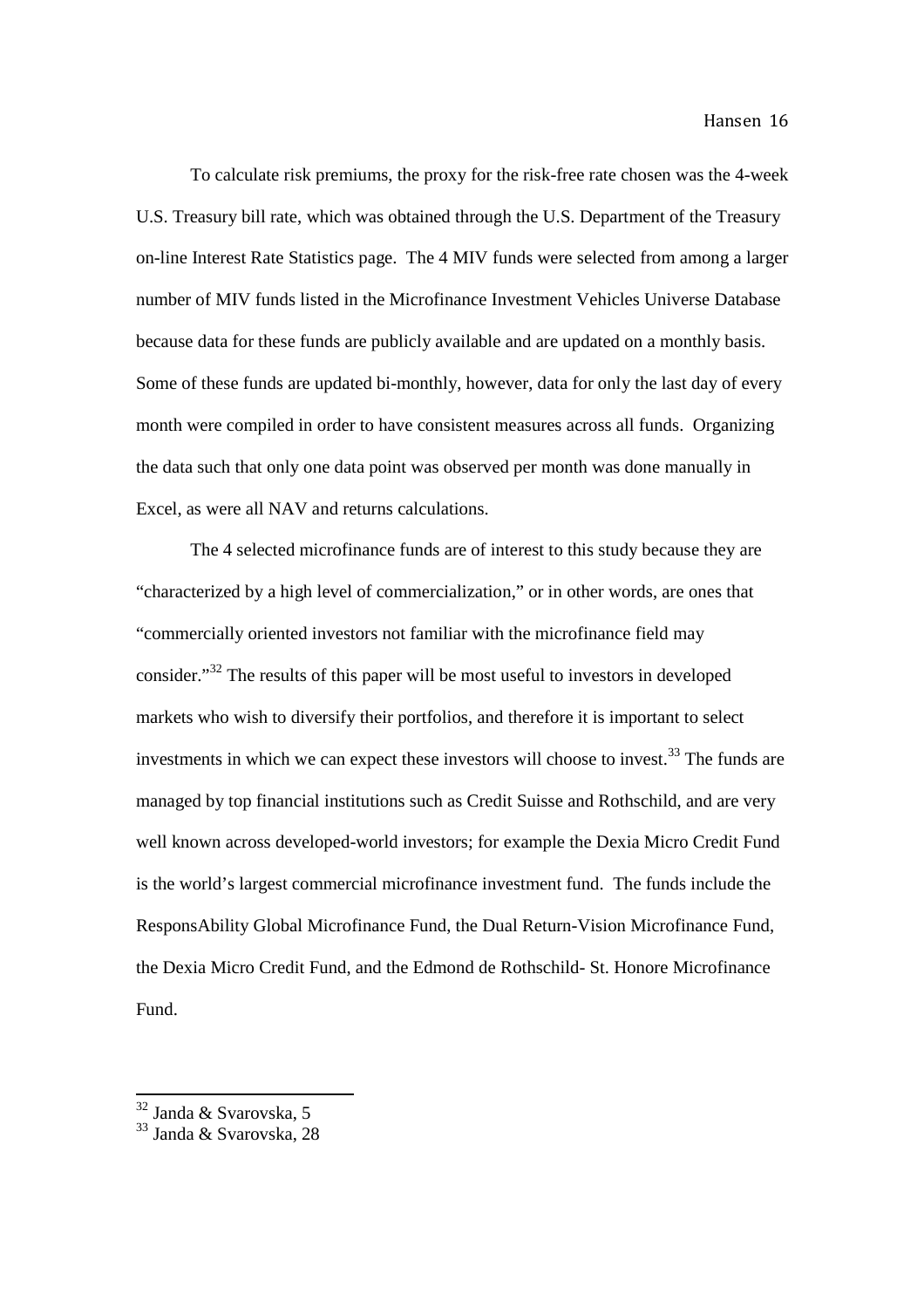#### **VII. Results**

Results of the different specifications are presented in tables 1-6. The first four tables differ by the chosen break point. For each of these tables, column 3 provides the estimated market risk, or β, of the particular MIV. Column 4 presents estimates of post break differential level of market risk. The overall post-crisis market risk is thus ( $\beta$  + β\*post). Similarly, column 1 presents estimates of α, or the monthly average returns before the break, and column 2 presents the estimate of the post break differential average market return. The overall post crisis average monthly return is  $(\alpha + \alpha_1)$ .

Using the break date of December 2007, or the date the National Bureau of Economic Research (NBER) first defines the United States to be in recession, β\*post is negative and significant for MIV of ResponsAbility when regressed against the overall market return, iBoxx. This indicates that after the break ResponsAbility is becoming less correlated with global fixed income markets.  $\beta + \beta^*$ post however, sum nearly to zero, indicating adding this fund to an investor's portfolio that had any correlation with the overall market would reduce the overall portfolio β. In the regression for Dexia the estimate of β\*post value is also negative and significantly different than zero. Results are inconsistent however, with Dual-Return, where there are positive and significant  $\beta^*$ post values for iBoxx, MSCI World, and MSCI Emerging benchmarks, however only 3 data points are available before the break date, and therefore caution should be used when interpreting these results. The estimates of  $\alpha_1$ , i.e., the post crisis alpha, for all funds are positive and significant, meaning that the monthly average returns for the selected MIVs are outperforming that of their benchmark indices after December 2007. Although this represents an improvement for investors, when added to the negative and significant  $\alpha$ 's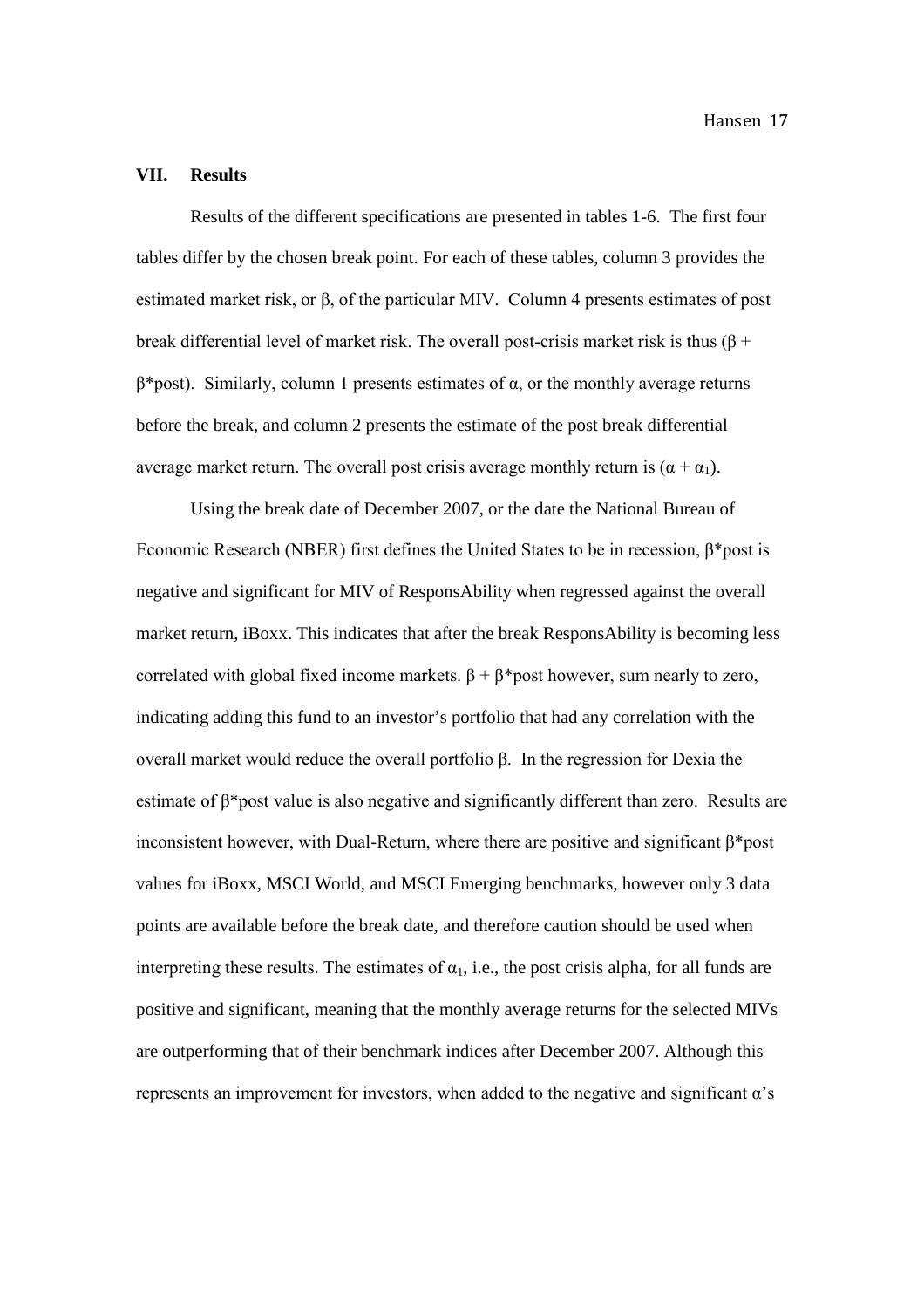from the pre-crisis period, monthly average returns sum nearly to zero in all cases.

The next break date is the collapse of Lehman Brothers, or September 2008. J.P. Morgan has 9 months of data before this break date, which will serve as a sufficient amount for purposes of analysis and estimates using this as the market index are included for this and later break points. Negative and significant results for  $\beta + \beta^*$ post are again present for ResponsAbility and Dexia when regressed against iBoxx. Again,  $\beta + \beta^*$ post sum nearly to zero for both cases. Now that there are 12 months of data for Dual-Return we are seeing not as large (however still positive and significant) β\*post values. This provides some support that Dual-Return is becoming more correlated to both global fixed income markets and equity markets. These  $\beta^*$ post values will have a significant impact on the portfolios of investors as a whole, since β for emerging and global equity markets is positive (meaning they will not cancel out) and because  $\beta^*$ post for iBoxx is much larger than β, such that the overall β will be positive and close to 1. No significant results are seen with St. Honore for β\*post sum, meaning that after the break date, the correlation of St. Honore with its benchmarks is not significantly different from its earlier level. The estimate of  $\alpha_1$  for all funds (and for all benchmarks except for St. Honore against the fixed income markets) with the exception of Dual-Return are positive and significant, although again seem to sum nearly to zero. Estimates for  $\alpha_1$  for Dual-Return are not significant, meaning they are not significantly different from zero before or after the break date.

The next break date is the bottom of the stock market, or March 2009. Using this break-date, different results begin to emerge. Estimates for β\*post for ResponsAbility (when regressed against world and emerging market equity benchmarks) is positive and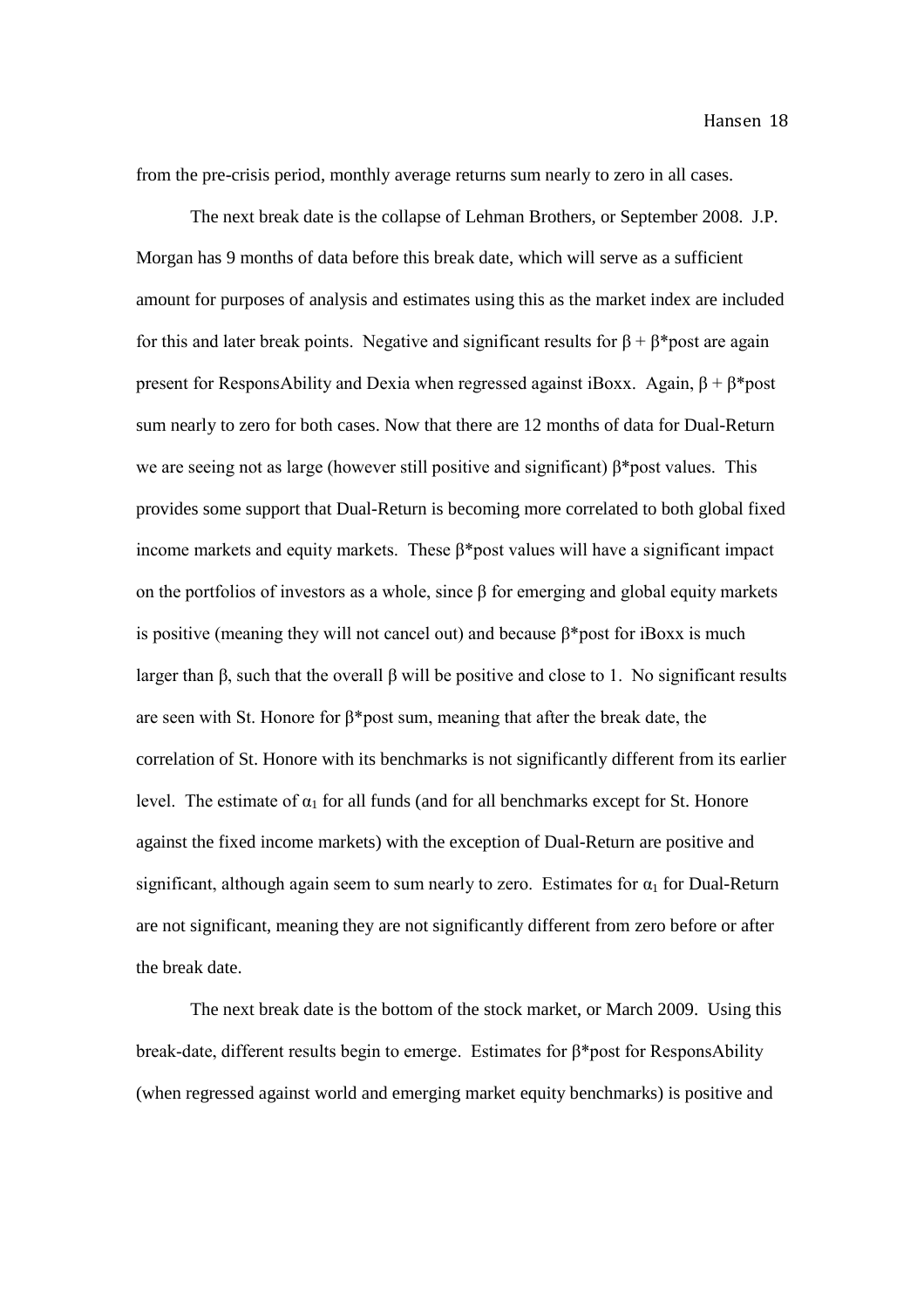significant, meaning ResponsAbility is becoming more correlated with equity markets post-crisis. The overall effect however is negligible, since  $\beta + \beta^*$ post sum nearly to zero. Dexia too experiences a positive and significant  $\beta^*$  post value when regressed against iBoxx, indicating that Dexia is becoming more correlated to the world fixed income market. Yet again, the overall effect is negligible, since  $\beta + \beta^*$ post sum nearly to zero. When now reviewing 18 months of Dual-Return data, significance for the  $\beta$ \*post values for all benchmarks disappears. This indicates that the few months of data before the previous two break dates were anomalies to the overall stability of this fund. All significant  $\alpha_1$  values are positive. Nonetheless, all nearly sum to zero. Using this break date, the correlation between MIVs and fixed income and equity benchmarks are in some cases increasing, however MIVs are still good for diversification purposes since the overall β hovers around zero.

The last break date to be analyzed is when GM files for bankruptcy, or June 2009. Here, no  $\beta$ \*post values for any of the funds are significant. This indicates that MIVs are not showing a correlation to its benchmarks (post crisis) that are significantly different from zero.

To deal with the possibility that funds may be acting differently during the crisis, but return to their normal, low-correlated properties once the storm has passed, I remove a window of turbulence from August 2008 to August 2009 to see if different results emerge. The window of turbulence was selected by tracking the volatility of the four funds over time on a line graph (see graph 1 in appendix). The period with most volatility therefore, was removed. Dual Return, with only 11 data points before the window of turbulence begins, is excluded from the analysis. For comparison sake, the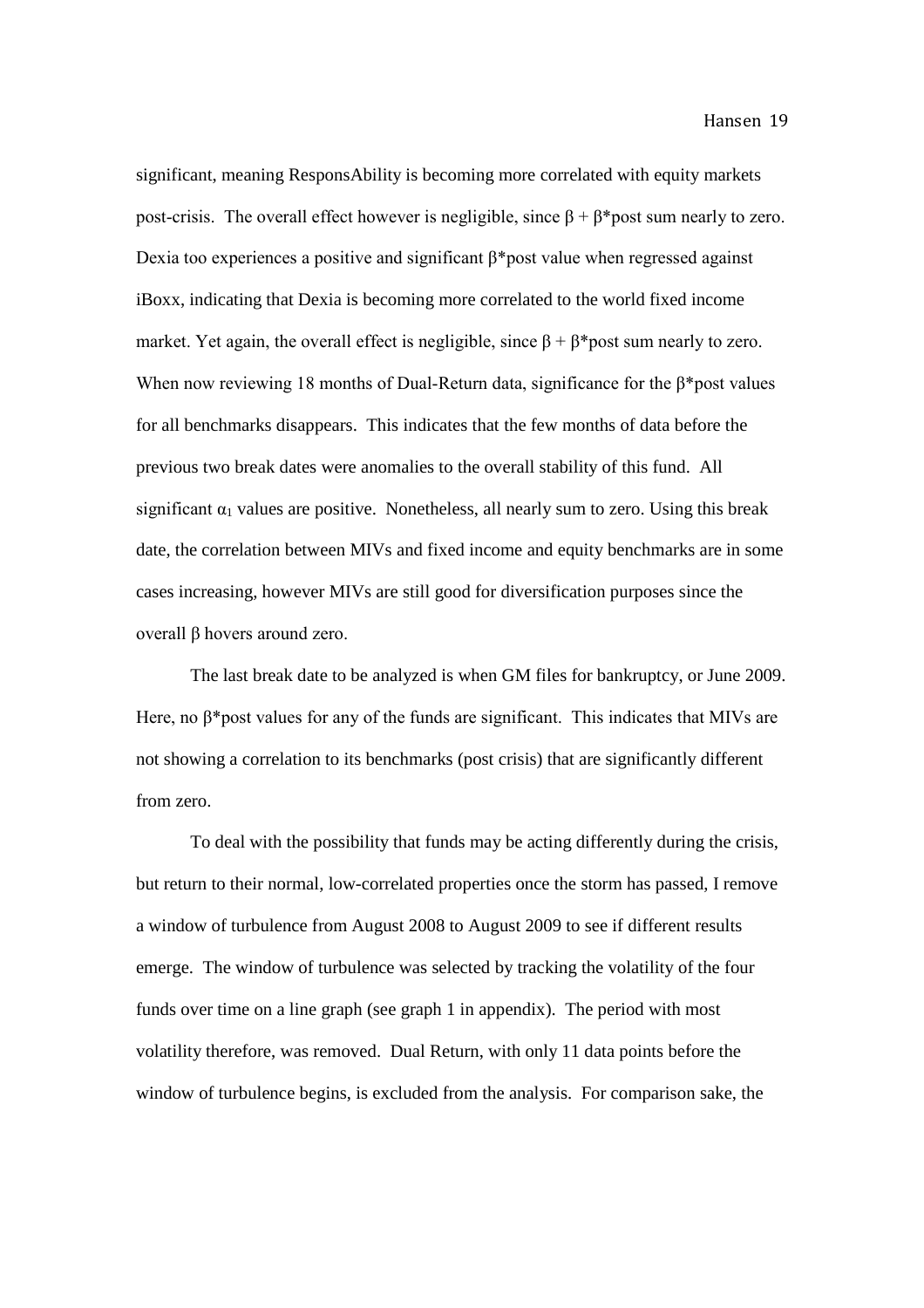window of turbulence analysis limits the sample across the three funds compared; ResponsAbility, Dexia and St. Honore all have 33 data points before the window of turbulence begins and 29 points after the window closes. Both ResponsAbility and Dexia are showing negative and significant β\*post values when regressed against the world fixed income markets. This indicates that these funds are becoming less correlated with the world fixed income market, however the overall β in both cases sums nearly to zero. Other than these two cases, we are not seeing significant results in the post period, indicating that MIVs are not becoming more correlated to markets after the crisis to a degree to raise concern among investors. Estimates for  $\alpha_1$  are positive and significant in all cases with the exception of St. Honore with J.P. Morgan and iBoxx, indicating that monthly average returns are getting better after the crisis and are outperforming the benchmark indices. However,  $\alpha$  and  $\alpha_1$  are very small and sum nearly to zero in all cases.

At this point of the analysis, it seems as if MIVs continue to be a good diversification tool, and in some cases have even become less correlated to fixed income markets after the crisis. These results are consistent amongst all break points and also when a window of turbulence is removed. It is also apparent that MIVs are generating a higher monthly average return—and in most cases outperforming the returns of the benchmarks—after the crisis. Dual-Return proves to be the only exception to these overall trends. Because the latest break date in which positive and significant results for Dual-Return are observed—the break date being that of the collapse of Lehman—has only 12 months of data (or 12 observations) preceding it, I decide to exclude Dual-Return from the analysis. The other three funds that have approximately four years of data before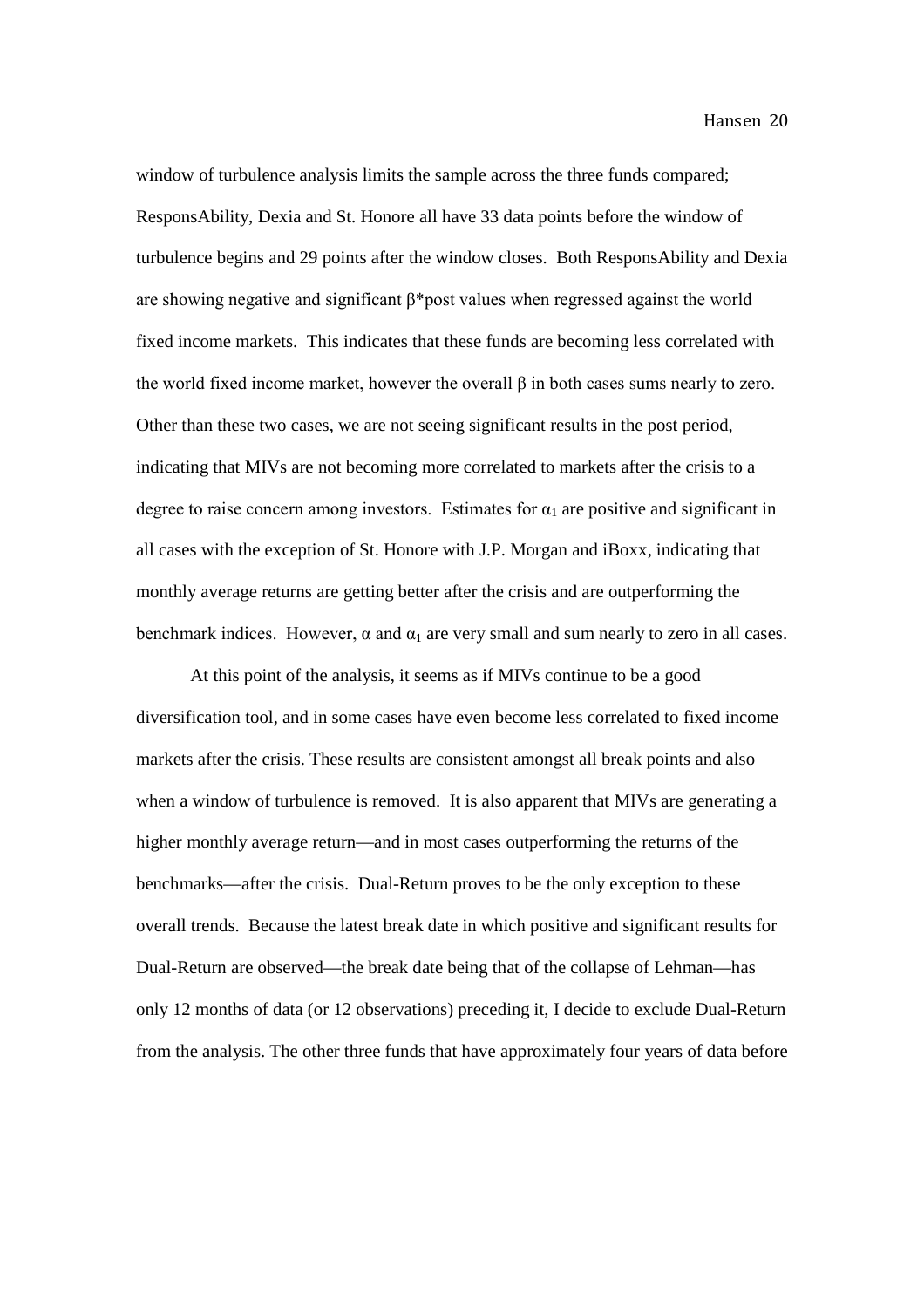the last break date and show consistent results with one another, suggesting that perhaps Dual-Return is not reflective of MIVs and is an anomaly.

A new interpretation of results emerges however after running simple OLS regressions for ResponsAbility, Dexia, and St. Honore over four consecutive 20-month periods (Table F). Focusing on the β values in each period, it becomes evident that trends are inconsistent during the second period, or from September 2006 to May 2008. When ResponsAbility, Dexia, and St. Honore are regressed against the world fixed income benchmark (iBoxx), β values are large (.625, .627, and .872 respectively) and are also significant at the 1% level. The first period of analysis, or January 2005 to August 2006 reveals moderately low correlation for iBoxx (around 20%) and in the second and third periods, or from June 2008 to January 2010 and from February 2010 to January 2012, β values are nearly zero and in some cases negative. This suggests that MIVs did in fact become more correlated to world fixed income markets during the financial crisis. They did however, become an even better diversification tool immediately following the crisis (as observed in the third period). MIVs since the financial crisis have a nearly zero correlation with the four observed benchmark indices.

#### **VIII. Conclusions**

MIVs do not seem to provide diversification value throughout the current crisis, as argued by Janda and Svarvosksa, and (if acting as a proxy for the microfinance industry) are becoming more vulnerable to financial turmoil as suggested by Di Bella. During the financial crisis the extent to which MIVs follow trends in global fixed income markets, i.e., the market beta, increases approximately three-fold compared to what was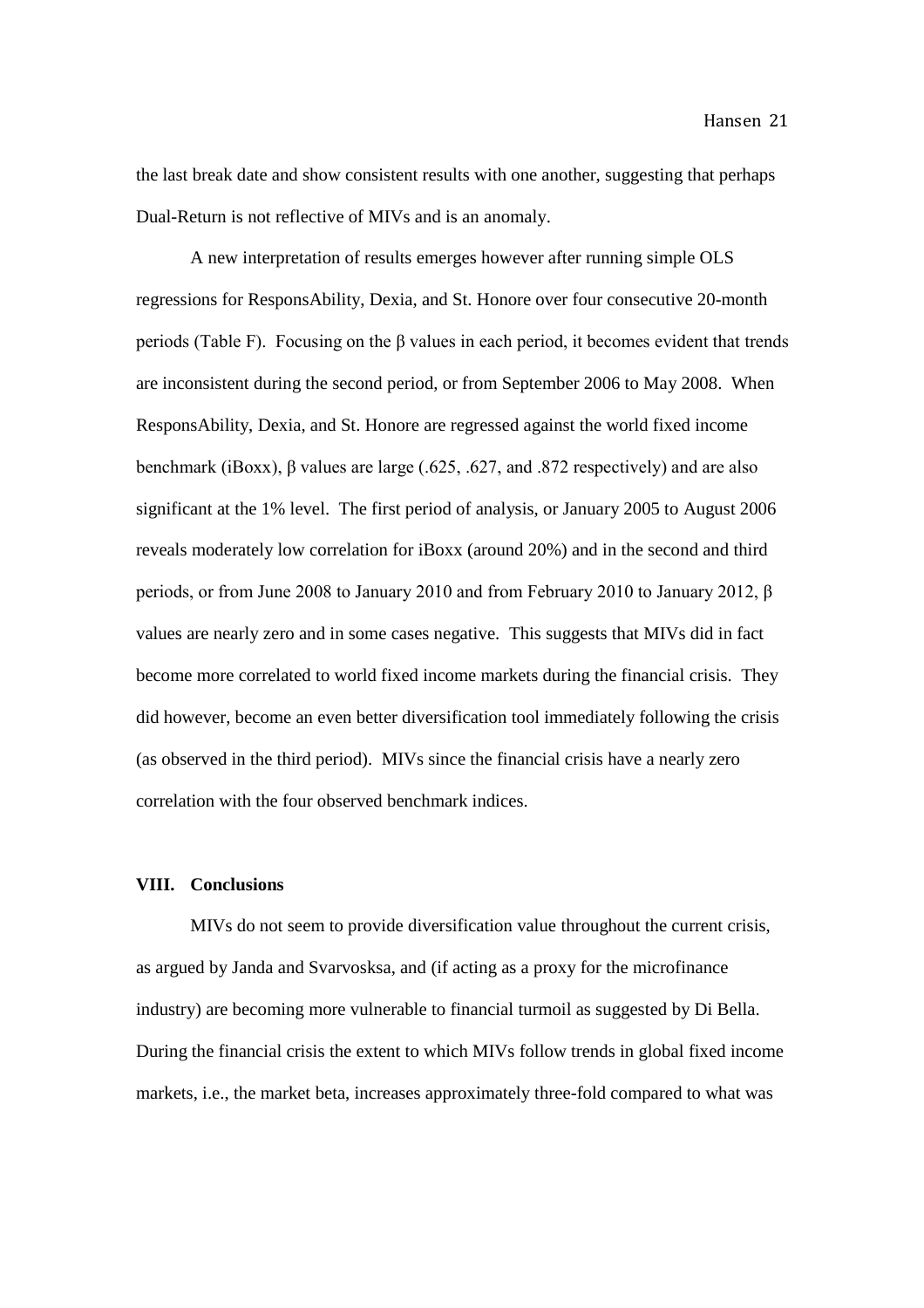observed before the crisis. After the crisis, however (i.e. after May 2008), β values are nearly zero and in some cases negative. Results from the four-period OLS regression analysis suggest that an event study analysis was an inappropriate method for detecting the short-term and drastic jumps in  $\beta$  values during the financial crisis. The event study did not reveal the increasing correlation because an event study assumes the "before" period tells a consistent story, which is distinct from the consistent story observed in the "after" period. In reality however, the story of MIVs throughout the financial crisis can be better explained in a series of three periods.

MIVs originally displayed low correlation to global fixed income markets (a β value of approximately 0.2). During the crisis MIVs became very correlated (β values from 0.63 to 0.82) to global fixed income markets. Shortly following the crisis  $\beta$  values hovered around zero. MIVs therefore came out of the crisis as an even stronger diversification tool.

Although previous studies in related literature have used an event study analysis approach, results from this paper suggest that event study analyses—which typically track data over a span of five years—are not the best methodological approach to detect short-term and drastic changes. Because the  $\beta$  values were averaged across only 2 periods (as opposed to four) and because an event study analysis assumes a "before and after" story, we were unable to see the full story through this approach.

In conclusion, MIVs will appeal to investors seeking diversification in the long run. MIVs displayed great resiliency (and became even less correlated to global fixed income markets post crisis), reinforcing the idea that micro-borrowers are "flexible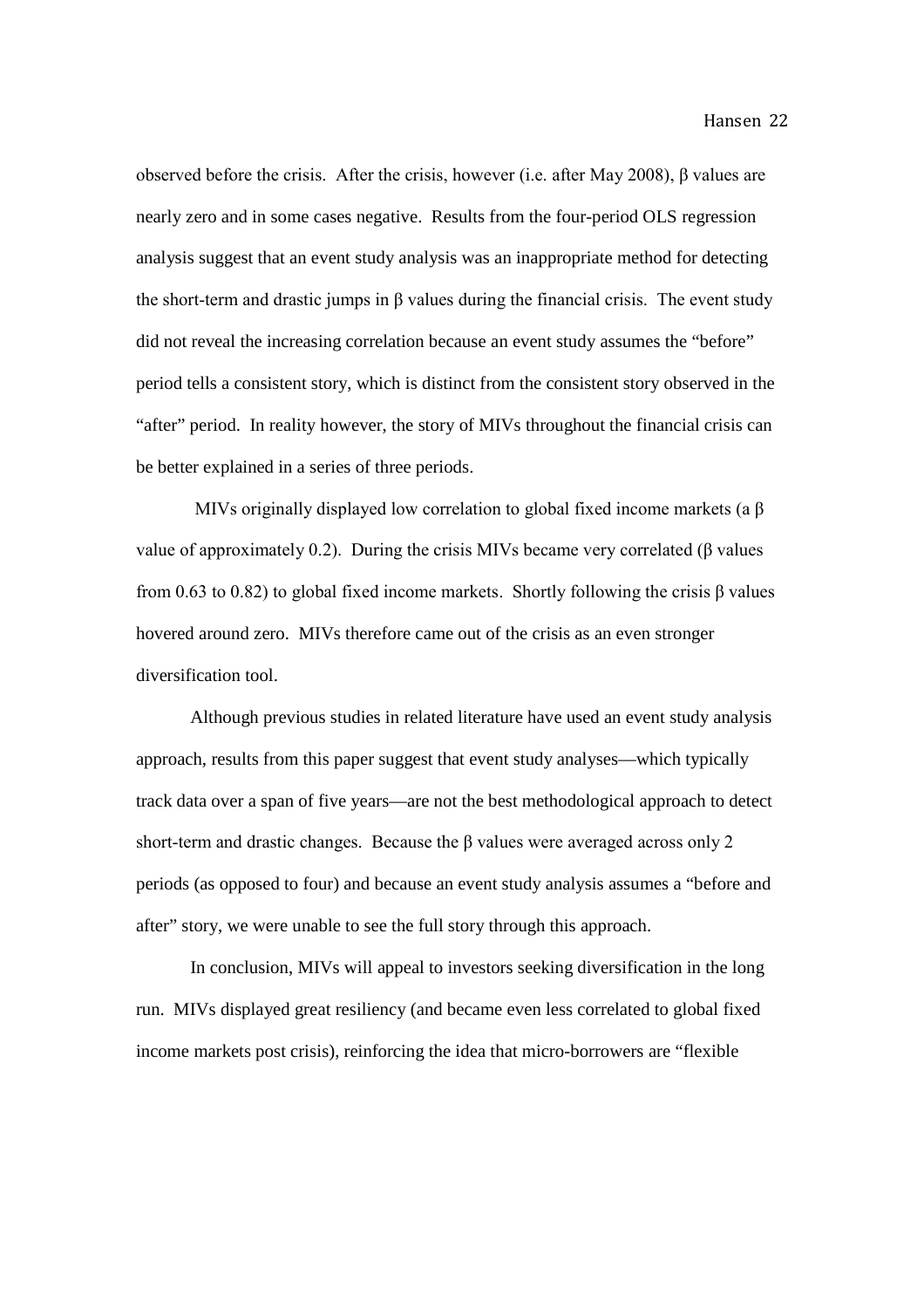entrepreneurs." It is likely that micro-borrowers were able to successfully shift their business models in order to adapt to the changing economic climate.

#### **IX. Tables**

| Table 1: Robust results for break date 12/07: NBER defines U.S. as in a recession |                      |               |                 |              |               |  |
|-----------------------------------------------------------------------------------|----------------------|---------------|-----------------|--------------|---------------|--|
|                                                                                   |                      |               | П               | Ш            | IV            |  |
| <b>MIV</b>                                                                        | <b>Benchmark</b>     | $\alpha$      | $\alpha^*$ post | β            | $\beta$ *post |  |
|                                                                                   | J.P Morgan           |               |                 |              |               |  |
| ResponsAbility                                                                    | iBoxx                | $-0.02768***$ | $0.02635***$    | $0.2458***$  | $-0.2257***$  |  |
|                                                                                   | <b>MSCI</b> World    | $-0.0346***$  | $0.0335***$     | 0.03773      | $-0.0269$     |  |
|                                                                                   | <b>MSCI</b> Emerging | $-0.03567***$ | $0.03443***$    | 0.0086       | $-0.004$      |  |
|                                                                                   | J.P Morgan           |               |                 |              |               |  |
| Dual-Return                                                                       | iBoxx                | $-0.04367***$ | $0.03844***$    | $-1.256***$  | $2.074***$    |  |
|                                                                                   | <b>MSCI</b> World    | $-0.02834***$ | 0.02896***      | $-0.4406***$ | $0.8437***$   |  |
|                                                                                   | <b>MSCI</b> Emerging | $-0.01162***$ | $0.01045**$     | $-0.1584***$ | $0.4457***$   |  |
|                                                                                   | J.P Morgan           |               |                 |              |               |  |
| Dexia                                                                             | iBoxx                | $-0.0269***$  | $0.0248***$     | $0.2622***$  | $-0.2076***$  |  |
|                                                                                   | <b>MSCI</b> World    | $-0.0334***$  | $0.03155***$    | 0.0725       | $-0.04814$    |  |
|                                                                                   | <b>MSCI</b> Emerging | $-0.0352***$  | 0.03329***      | 0.02634      | $-0.0098$     |  |
|                                                                                   | J.P Morgan           |               |                 |              |               |  |
| St. Honore                                                                        | iBoxx                | $-0.0337***$  | $0.02934***$    | 0.02621      | 0.25168       |  |
|                                                                                   | <b>MSCI</b> World    | $-0.03415***$ | $0.0318***$     | 0.0148       | 0.1151        |  |
|                                                                                   | <b>MSCI</b> Emerging | $-0.03403***$ | 0.0309***       | 0.0342       | 0.02577       |  |

*\*J.P. Morgan data were not included because data for this index begin Jan. '08, which after the break date begins. In all tables \*\*\* indicates statistical significance at the 1% level, \*\* indicates statistical significance at the 5% level, and \* indicates statistical significance at the 10% level.*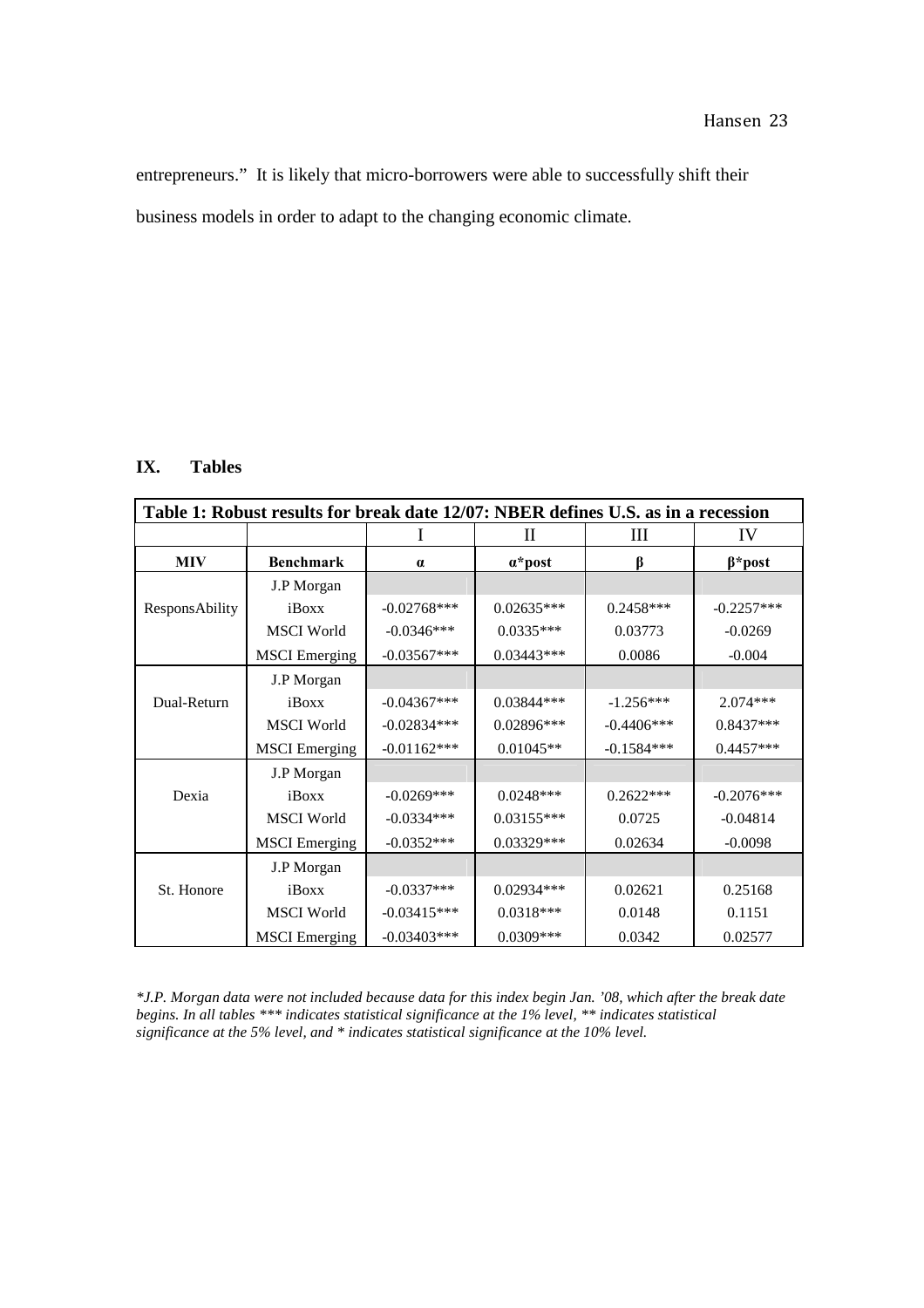| Table 2: Robust results for break date 9/08: The collapse of Lehman Brothers |                      |                |                 |             |               |  |
|------------------------------------------------------------------------------|----------------------|----------------|-----------------|-------------|---------------|--|
|                                                                              |                      | Ι              | П               | Ш           | IV            |  |
| <b>MIV</b><br><b>Benchmark</b>                                               |                      | $\alpha$       | $\alpha^*$ post | ß           | $\beta$ *post |  |
|                                                                              | J.P Morgan           | $-0.01431***$  | $0.01545***$    | $-0.1936$   | 0.17704       |  |
| ResponsAbility                                                               | iBoxx                | $-0.0189***$   | $0.0201***$     | $0.4112***$ | $-0.4281***$  |  |
|                                                                              | <b>MSCI</b> World    | $-0.03148$ *** | $0.0326***$     | $-0.0179$   | 0.0141        |  |
|                                                                              | <b>MSCI</b> Emerging | $-0.0315***$   | $0.0326***$     | $-0.02904$  | 0.02378       |  |
|                                                                              | J.P Morgan           | $-0.0008$      | $-0.0013$       | 0.2884**    | 0.4498        |  |
| Dual-Return                                                                  | iBoxx                | $-0.0143$      | 0.0079          | $-0.155$    | 0.9999*       |  |
|                                                                              | <b>MSCI</b> World    | $-0.0099$      | 0.01022         | 0.04819     | $0.3767***$   |  |
|                                                                              | <b>MSCI</b> Emerging | $-0.0108$      | 0.00934         | 0.02425     | 0.2779***     |  |
|                                                                              | J.P Morgan           | $-0.01039***$  | $0.01071***$    | 0.05249     | $-0.04216$    |  |
| Dexia                                                                        | iBoxx                | $-0.0183***$   | $0.0185***$     | $0.4321***$ | $-0.4157***$  |  |
|                                                                              | <b>MSCI</b> World    | $-0.02999$ *** | $0.03303***$    | 0.0275      | $-0.0201$     |  |
|                                                                              | <b>MSCI</b> Emerging | $-0.03103***$  | $0.03135***$    | $-0.008$    | 0.01372       |  |
|                                                                              | J.P Morgan           | $-0.00866$     | 0.00565         | $-0.09912$  | 0.3295        |  |
| St. Honore                                                                   | iBoxx                | $-0.0128$      | 0.00844         | $0.4614**$  | $-0.186$      |  |
|                                                                              | <b>MSCI</b> World    | $-0.02688***$  | $0.02479***$    | 0.0144      | 0.1201        |  |
|                                                                              | <b>MSCI</b> Emerging | $-0.02775***$  | $0.02522***$    | $-0.01516$  | 0.07835       |  |

| Table 3: Robust results for break date 3/09: The bottom of the stock market |                      |              |             |             |               |  |  |
|-----------------------------------------------------------------------------|----------------------|--------------|-------------|-------------|---------------|--|--|
|                                                                             |                      | Ш<br>IV      |             |             |               |  |  |
| <b>MIV</b><br><b>Benchmark</b><br>$\alpha^*$ post<br>$\alpha$               |                      |              |             |             | $\beta$ *post |  |  |
|                                                                             | J.P Morgan           | $-0.006***$  | $0.007***$  | $-0.0293$   | 0.0123        |  |  |
| ResponsAbility                                                              | iBoxx                | $-0.0232***$ | $0.0245***$ | 0.1358      | $-0.1542$     |  |  |
|                                                                             | <b>MSCI</b> World    | $-0.0327***$ | $0.0338***$ | $-0.1439**$ | $0.1433**$    |  |  |
|                                                                             | <b>MSCI</b> Emerging | $-0.0293***$ | $0.0304***$ | $-0.0756**$ | $0.0732**$    |  |  |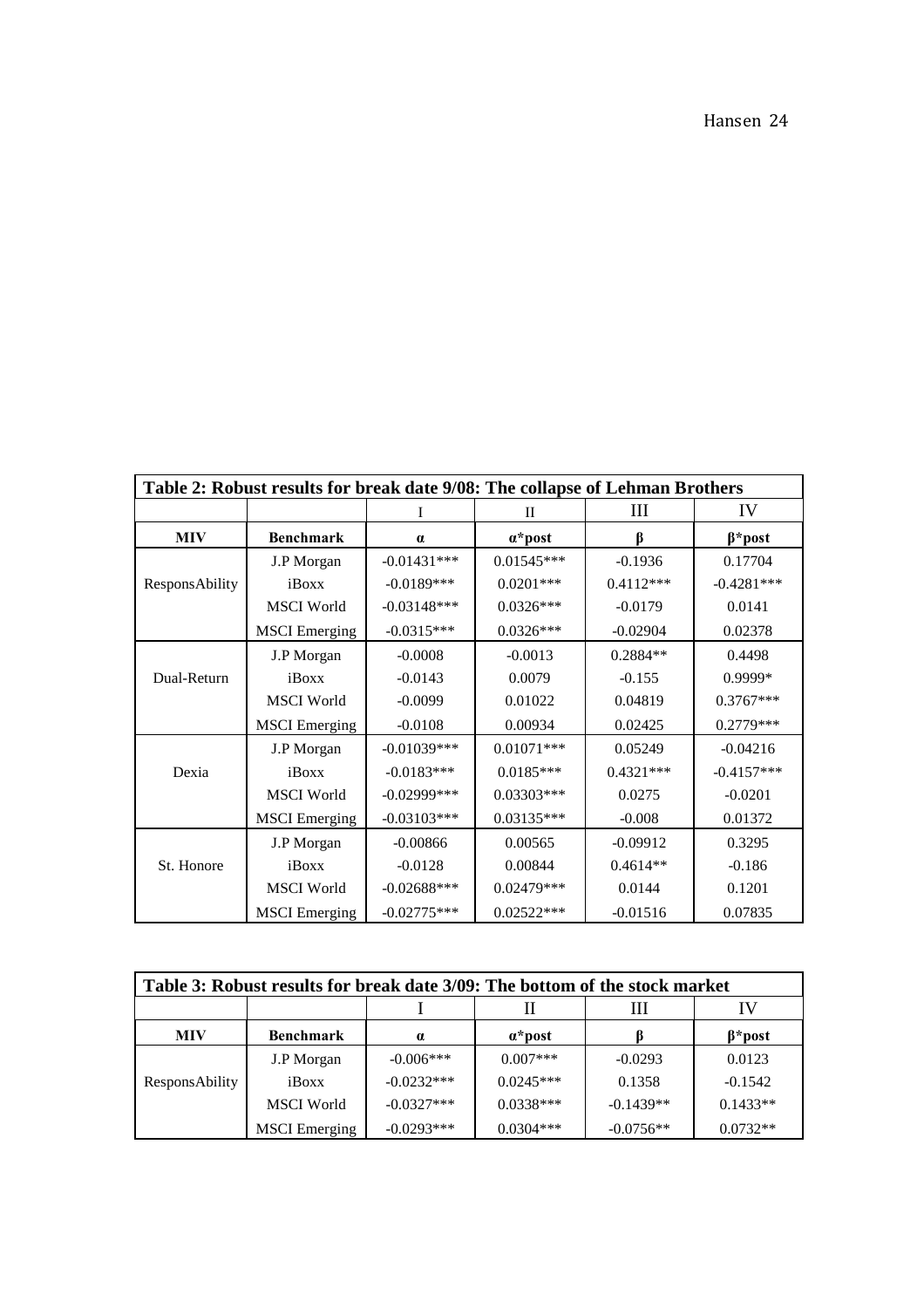|             | J.P Morgan           | 0.0021       | $-0.0063$             | $0.6868***$ | 0.2353     |
|-------------|----------------------|--------------|-----------------------|-------------|------------|
| Dual-Return | iBoxx                | 0.0005       | $-0.0095$             | $0.7919***$ | 0.1737     |
|             | <b>MSCI</b> World    | 0.0158       | $-0.0187$             | $0.53***$   | $-0.1278$  |
|             | <b>MSCI</b> Emerging | 0.0048       | $-0.0072$             | $0.3244**$  | $-0.0692$  |
|             | J.P Morgan           | $-0.0057***$ | $0.0057***$<br>0.0067 |             | 0.0126     |
| Dexia       | iBoxx                | $-0.0222***$ | $0.0219***$           | 0.1698      | $-0.1404$  |
|             | <b>MSCI</b> World    | $-0.0314***$ | $0.0313***$           | $-0.1134**$ | $0.1299**$ |
|             | <b>MSCI</b> Emerging | $-0.0286***$ | $0.0285***$           | $-0.0554$   | 0.0655     |
|             | J.P Morgan           | $-0.0114$    | 0.0115                | 0.1595      | 0.0689     |
| St. Honore  | iBoxx                | $-0.0187**$  | 0.0189                | $0.2806*$   | $-0.1271$  |
|             | <b>MSCI</b> World    | $-0.0235***$ | $0.02516***$          | 0.0852      | $-0.0543$  |
|             | <b>MSCI</b> Emerging | $-0.0261***$ | $0.0286***$           | 0.0318      | $-0.0473$  |

| Table 4: Robust results for break date 6/09: General Motors files for bankruptcy |                      |                |                 |              |               |  |
|----------------------------------------------------------------------------------|----------------------|----------------|-----------------|--------------|---------------|--|
|                                                                                  |                      |                | П               | Ш            | IV            |  |
| <b>MIV</b>                                                                       | <b>Benchmark</b>     |                | $\alpha^*$ post | ß            | $\beta$ *post |  |
|                                                                                  | J.P Morgan           | $-0.0047***$   | $0.0059***$     | $-0.0105$    | $-0.0011$     |  |
| ResponsAbility                                                                   | iBoxx                | $-0.0208$ ***  | $0.02212***$    | 0.1924       | $-0.2049$     |  |
|                                                                                  | <b>MSCI</b> World    | $-0.02596***$  | $0.0271***$     | $-0.0139$    | 0.0168        |  |
|                                                                                  | <b>MSCI</b> Emerging | $-0.02575***$  | $0.0269***$     | $-0.0121$    | 0.0116        |  |
|                                                                                  | J.P Morgan           | 0.0032         | $-0.008$        | $0.6881***$  | 0.2778        |  |
| Dual-Return                                                                      | iBoxx                | 0.0005         | $-0.0107$       | $0.76825***$ | 0.2839        |  |
|                                                                                  | <b>MSCI</b> World    | 0.0078         | $-0.01101$      | $0.4159***$  | 0.0065        |  |
|                                                                                  | <b>MSCI</b> Emerging | 0.00037        | $-0.0026$       | $0.2785***$  | $-0.0177$     |  |
|                                                                                  | J.P Morgan           | $-0.0042***$   | $0.0042**$      | 0.0254       | $-0.01375$    |  |
| Dexia                                                                            | iBoxx                | $-0.01989$ *** | $0.01966$ ***   | $0.2243*$    | $-0.20108$    |  |
|                                                                                  | <b>MSCI</b> World    | $-0.02502***$  | $0.02489***$    | 0.01054      | 0.0049        |  |
|                                                                                  | <b>MSCI</b> Emerging | $-0.02527***$  | $0.02518***$    | 0.0048       | 0.0047        |  |
|                                                                                  | J.P Morgan           | $-0.0065$      | 0.0066          | 0.233        | $-0.1493$     |  |
| St. Honore                                                                       | iBoxx                | $-0.01437*$    | 0.01543         | 0.3839**     | $-0.4302$     |  |
|                                                                                  | <b>MSCI</b> World    | $-0.01705***$  | $0.01794*$      | 0.2042       | $-0.2401$     |  |
|                                                                                  | <b>MSCI</b> Emerging | $-0.0219***$   | $0.02302***$    | 0.09662      | $-0.1586$     |  |

| Table 5: Removing a window of turbulence: 08/2008-08/2009 |                   |                 |              |               |              |  |  |
|-----------------------------------------------------------|-------------------|-----------------|--------------|---------------|--------------|--|--|
| Ш<br>IV                                                   |                   |                 |              |               |              |  |  |
| <b>MIV</b><br><b>Benchmark</b><br>$\alpha$                |                   | $\alpha^*$ post |              | $\beta$ *post |              |  |  |
|                                                           | J.P Morgan        | $-0.0143***$    | $0.0156***$  | $-0.1936$     | 0.1907       |  |  |
| ResponsAbility                                            | iBoxx             | $-0.01646***$   | $0.01768***$ | $0.4952***$   | $-0.4894***$ |  |  |
| (33/29)                                                   | <b>MSCI</b> World | $-0.0334***$    | $0.0346***$  | $-0.0316$     | 0.0367       |  |  |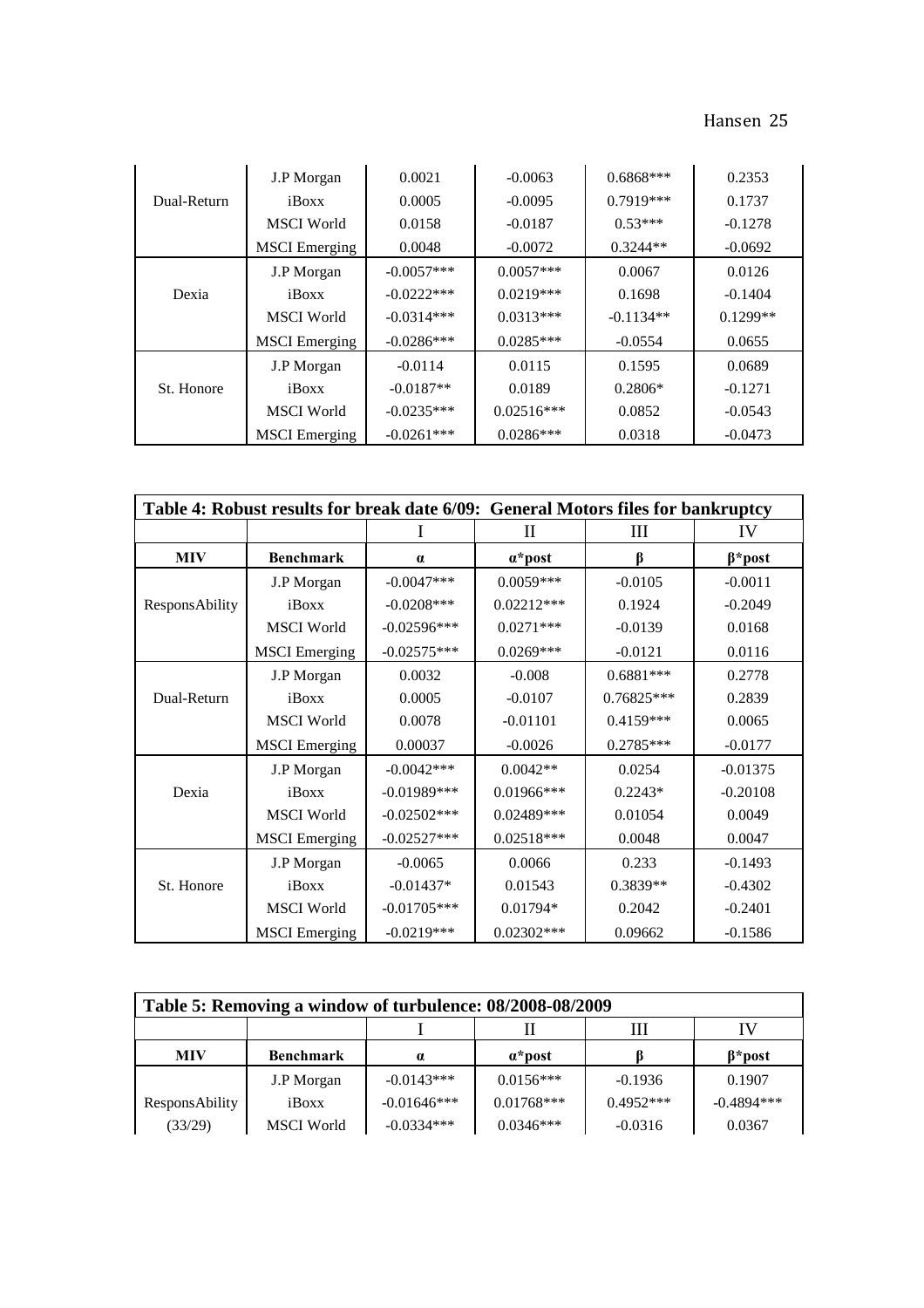|            | <b>MSCI</b> Emerging | $-0.0334***$  | $0.0347***$  | $-0.0445$    | 0.04742      |
|------------|----------------------|---------------|--------------|--------------|--------------|
|            | J.P Morgan           | $-0.0104***$  | $0.0102***$  | 0.05249      | $-0.04316$   |
| Dexia      | iBoxx                | $-0.0164***$  | $0.0161***$  | $0.5036***$  | $-0.4834***$ |
| (33/29)    | <b>MSCI</b> World    | $-0.0319***$  | $0.03168***$ | 0.01576      | 0.0006       |
|            | <b>MSCI</b> Emerging | $-0.03304***$ | $0.03283***$ | $-0.0224$    | 0.03303      |
|            | J.P Morgan           | $-0.0087$     | 0.0062       | $-0.09912**$ | 0.2307       |
| St. Honore | iBoxx                | $-0.0111$     | 0.0096       | 0.4891       | $-0.5429$    |
| (33/29)    | <b>MSCI</b> World    | $-0.0258***$  | $0.0239**$   | 0.02756      | $-0.0522$    |
|            | <b>MSCI</b> Emerging | $-0.0269***$  | $0.0252***$  | $-0.0089$    | $-0.02965$   |

| Table 6: Testing for $\beta$ across 4 time periods |                      |               |                  |               |               |  |  |
|----------------------------------------------------|----------------------|---------------|------------------|---------------|---------------|--|--|
|                                                    |                      |               | $\overline{\Pi}$ | Ш             | IV            |  |  |
| <b>MIV</b>                                         | <b>Benchmark</b>     | $1/05 - 8/06$ | $9/06 - 5/08$    | $6/08 - 1/10$ | $2/10 - 1/12$ |  |  |
| <b>ResponsAbility</b>                              | J.P. Morgan          | n/a           | $-0.0022$        | $-0.0149$     | 0.0049        |  |  |
| <b>ResponsAbility</b>                              | iBoxx                | 0.2028        | 0.6251           | $-0.0139$     | 0.0074        |  |  |
| <b>ResponsAbility</b>                              | <b>MSCI</b> World    | 0.0649        | 0.0527           | $-0.0047$     | 0.0067        |  |  |
| <b>ResponsAbility</b>                              | <b>MSCI</b> Emerging | 0.0249        | $-0.0173$        | $-0.0032$     | 0.0049        |  |  |
| Dexia                                              | J.P. Morgan          | n/a           | 0.0585           | 0.0232        | 0.0081        |  |  |
| Dexia                                              | iBoxx                | 0.2262        | 0.6267           | 0.0319        | 0.0205        |  |  |
| Dexia                                              | <b>MSCI</b> World    | 0.0809        | 0.0837           | 0.0153        | 0.0185        |  |  |
| Dexia                                              | <b>MSCI</b> Emerging | 0.0328        | 0.0084           | 0.0134        | 0.0128        |  |  |
| St. Honore                                         | J.P. Morgan          | n/a           | $-0.021$         | 0.2409        | 0.1528        |  |  |
| St. Honore                                         | iBoxx                | $-0.3534$     | 0.8718           | 0.3257        | $-0.0315$     |  |  |
| St. Honore                                         | <b>MSCI</b> World    | $-0.1061$     | 0.1478           | 0.2305        | $-0.0626$     |  |  |
| St. Honore                                         | <b>MSCI</b> Emerging | $-0.0011$     | 0.0155           | 0.1326        | $-0.0805$     |  |  |

# **X. Graphs**

**Figure 1:** Monthly average returns for MIVs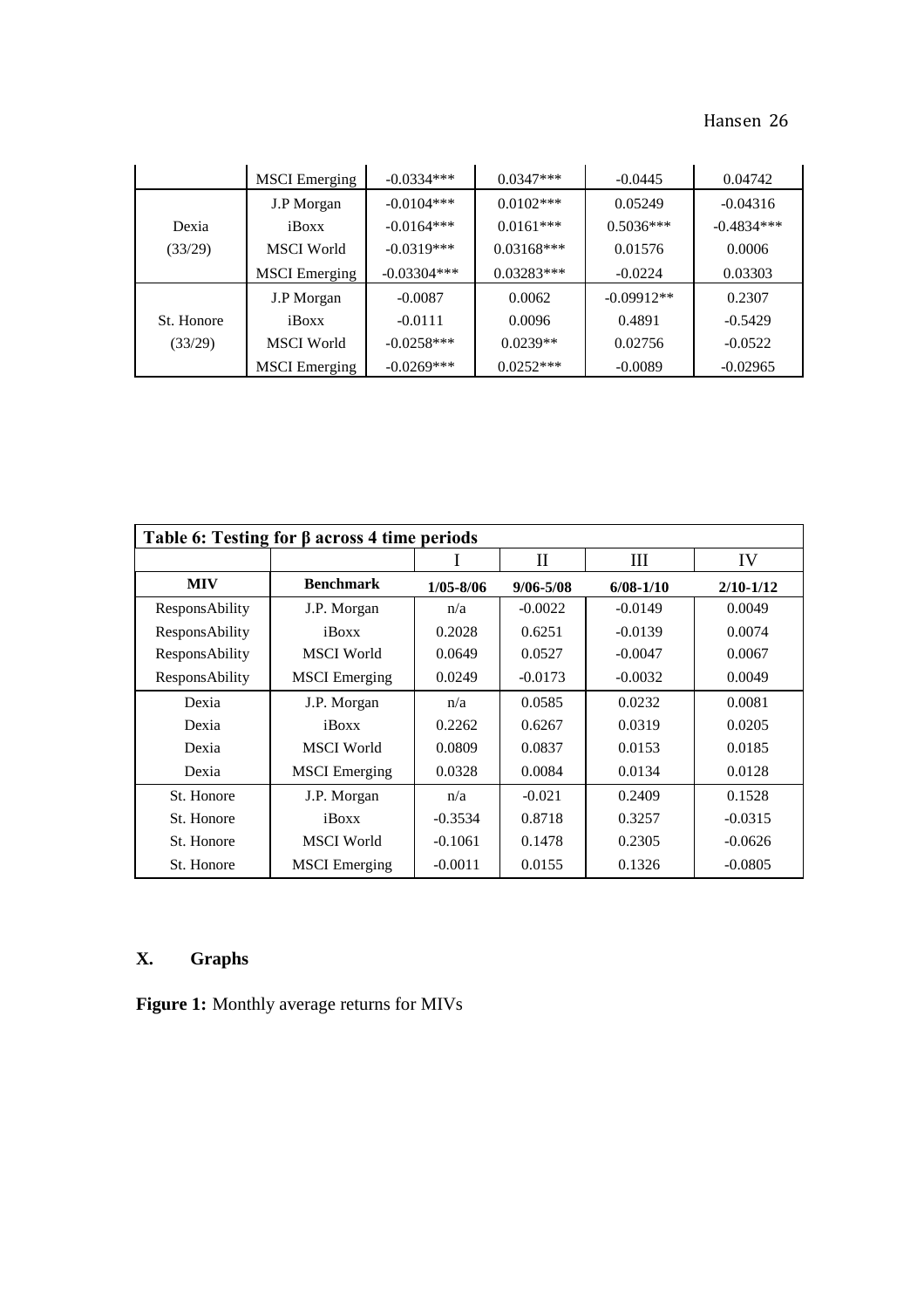

**Figure 2:** Monthly average returns for the benchmarks



**Figure 3:** Monthly average returns for MIVs with MSCI World Equity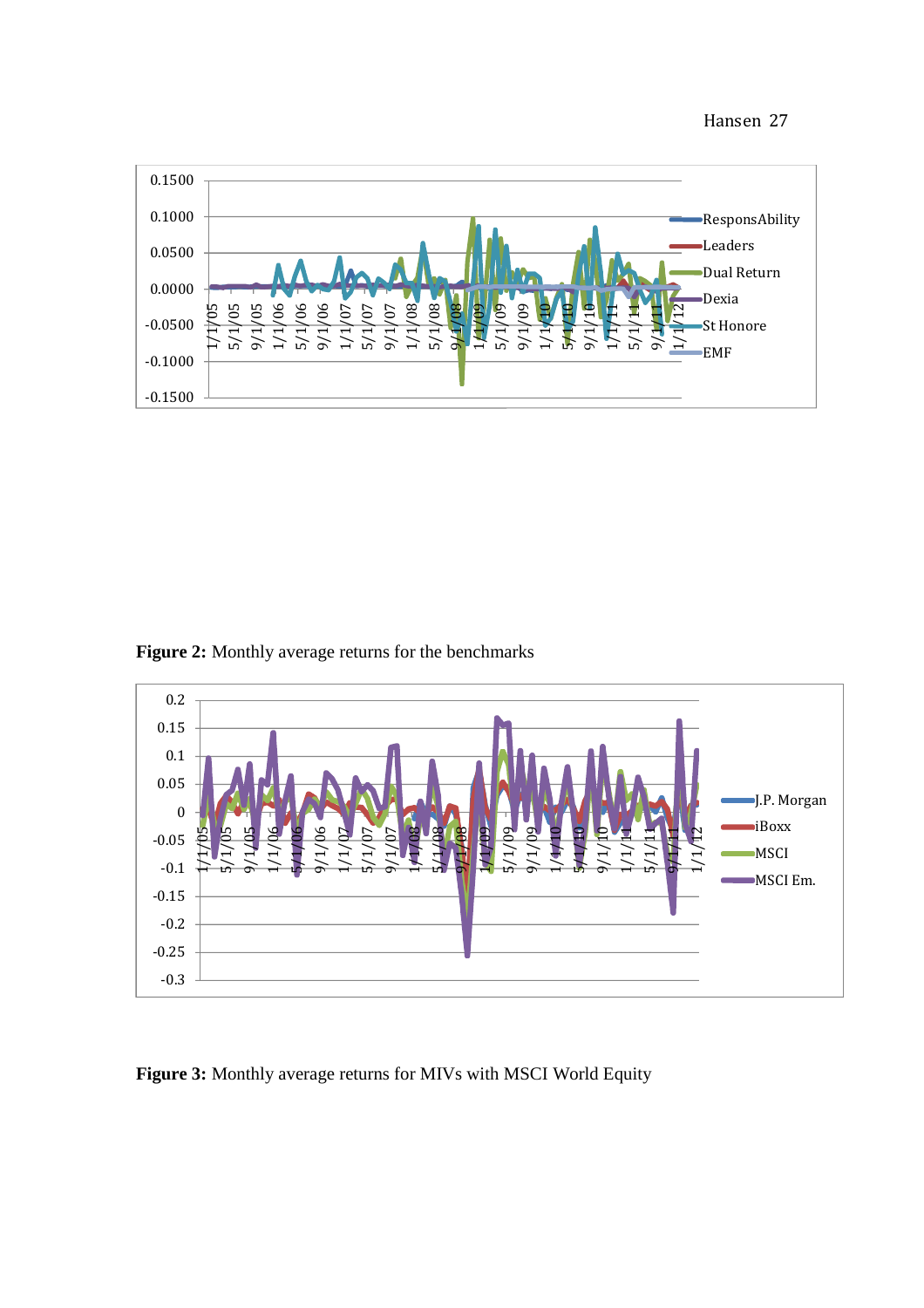

Figure 4: Monthly average returns for responsAbility and Dexia with MSCI World Equity

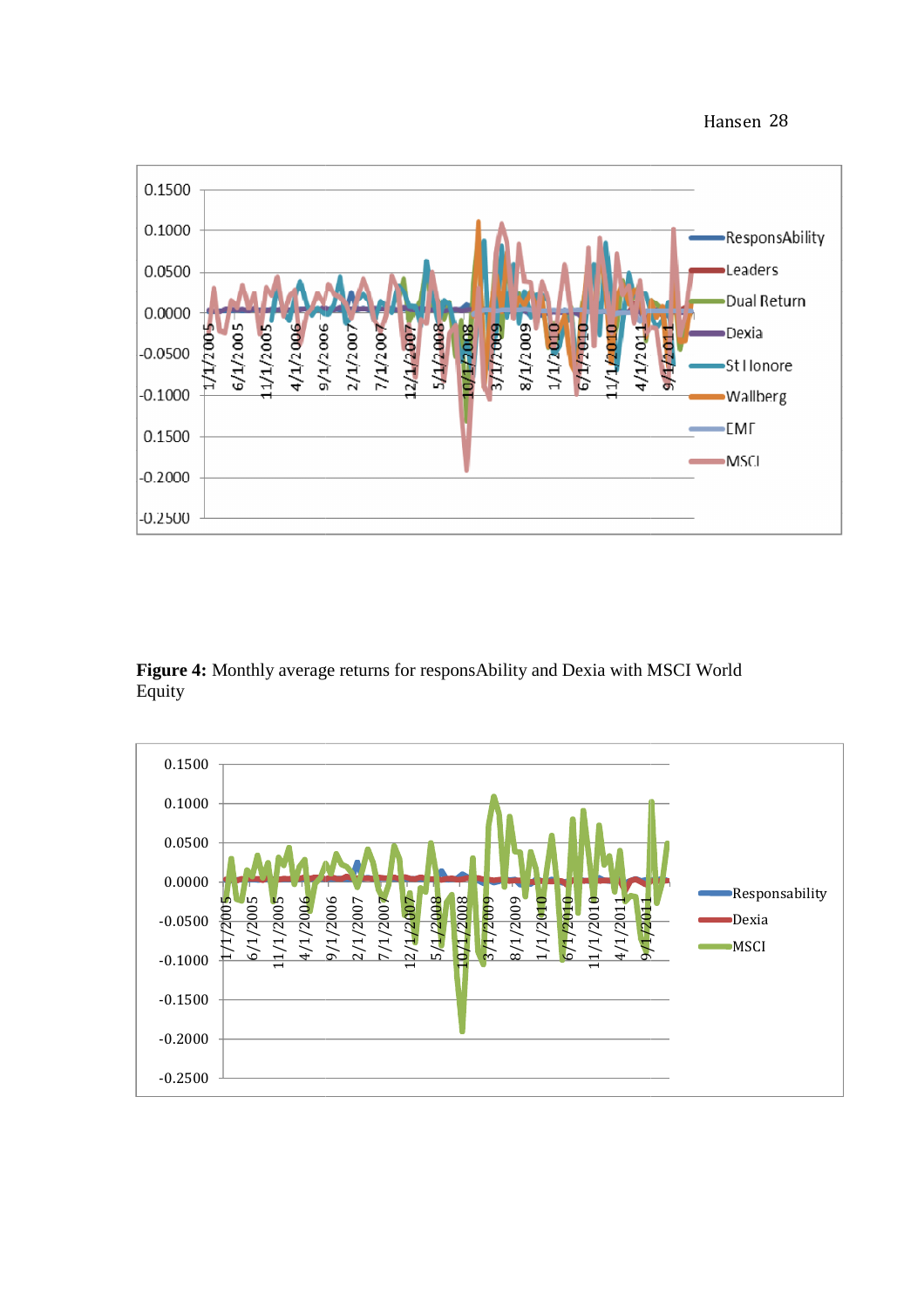

Figure 5: Graphing the beta values of responsAbility and Dexia over four 20 month periods

#### **XI. Bibliography**

Di Bella, Gabriel. "The Impact of the Global Financial Crisis on Microfinance and Policy Di Bella, Gabriel. "The Impact of the Global Financial Crisis on Microfinance Implications." *IMF Working Paper*. 58.1 (2011): n. page. Web. 14 Dec. 2011. <http://papers.ssrn.com/sol3/papers.cfm?abstract\_id=1899576>.

Constantinou, Dinos, and Arvind Ashta. "Financial Crisis: Lessons from Microfinance." *John Wiley & Sons, Ltd.*. (2011): n. page. Web. 14 Dec. 2011. <http://onlinelibrary.wiley.com/doi/10.1002/jsc.895/full>.

"Glossary." *MIX Market*. Web. 14 Dec 2011. <http://www.mixmarket.org/about/faqs/glossary>. ://www.mixmarket.org/about/faqs/glossary>.

Janda, Karel, and Barbora Svarovska. "Investing into Microfinance Investment Funds." *Institute of Economic Studies, Faculty of Social Sciences.* (2009): n. page. Web. 14 Dec. 2011. <http://www.microfinancegateway.org/gm/document-1.9.41460/Investing into Microfinance Investment Funds.pdf>. 2011. <http://www.microfinancegateway.org/gm/document-1.9.41460/Investing into<br>Microfinance Investment Funds.pdf>.<br>Krauss, Nicolas, and Ingo Walter. "Can Microfinance Reduce Portfolio Volatility?"

*Chicago Journals*. 58.1 (2009): 85 85-110. Web. 14 Dec. 2011. <http://www.jstor.org/stable/10.1086/605206>.